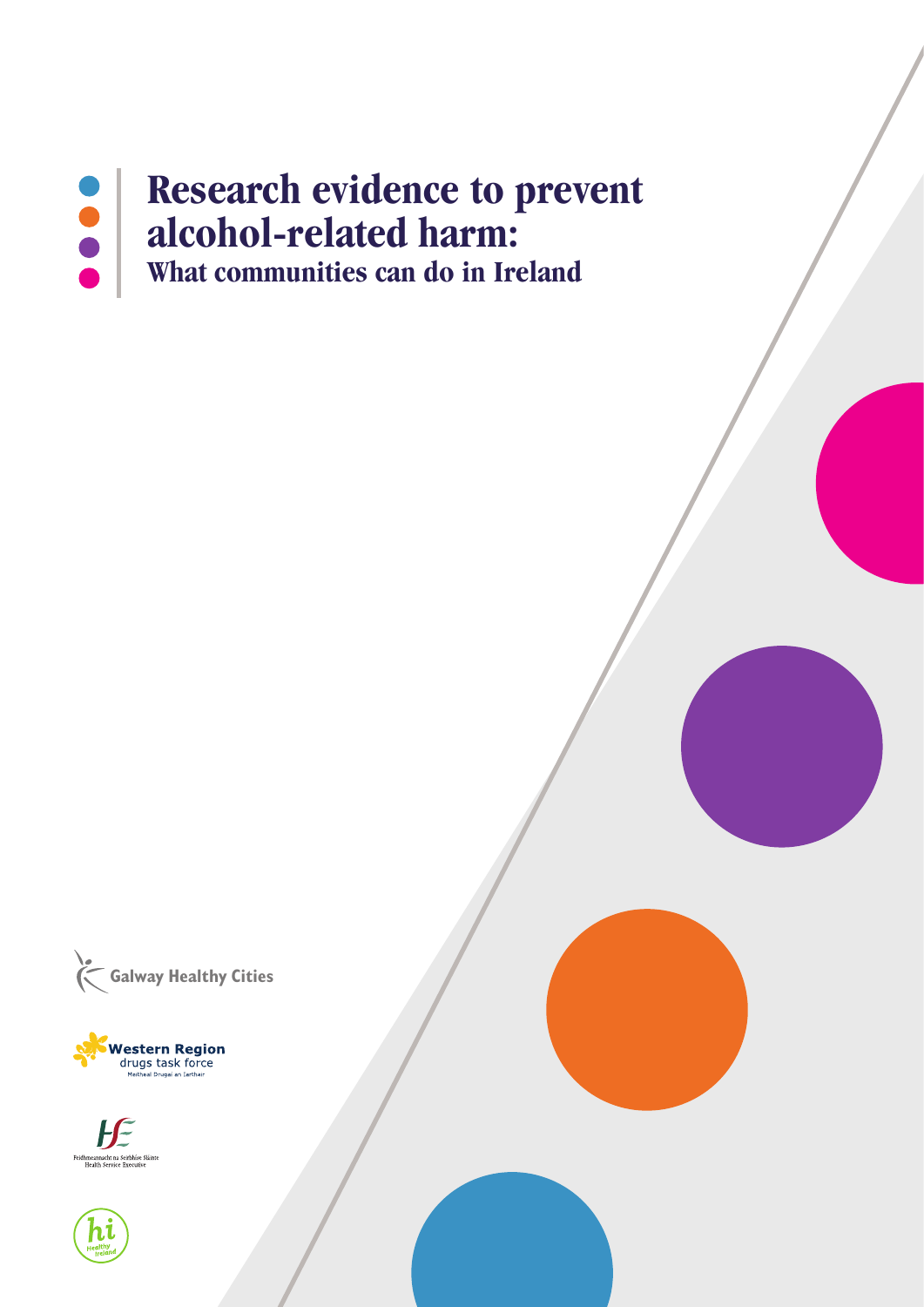



## **Research evidence to prevent alcohol-related harm:**

# What communities can do in Ireland<sup>a</sup>

2015

#### We would like to acknowledge the following:

Members of the Galway Alcohol Forum including:

- Inspector Ernie White, An Garda Síochána
- Sergeant Peadar Ryan, An Garda Síochána
- Liam O Loughlin, Galway Roscommon Education and Training Board, Western Region Drug and Alcohol Task Force
- Joe Treacy, Health Service Executive Addiction Services
- Cllr. Niall McNelis, Chamber of Commerce
- Tommy Flaherty, Galway City Public Participatory Network
- Dr. Lisa Pursell, Discipline of Health Promotion, National University of Ireland, Galway
- Dr. Emer O'Connell, Department of Public Health, Health Service Executive
- Dr. Melissa Canny, Department of Public Health, Health Service Executive
- Orla Walshe, Western Region Drug and Alcohol Task Force
- Joe O'Neill, Director of Services and Transportation, Galway City Council
- Declan Higgins, President Students Union, National University of Ireland
- Fiona Donovan, National Healthy Cities and Counties Coordinator, Health Service Executive
- Evelyn Fanning, Health Promotion and Improvement, Health Service Executive

Dr. Ann Hope, Research Associate, Trinity College Dublin, for the advice, support and expertise in the development of this booklet on research evidence to prevent and reduce alcohol-related harm.

Health Promotion and Improvement, Health Service Executive and the Western Region Drug and Alcohol Task Force for the commissioning and printing of this booklet.





ISBN:978-1-898098-67-6

a Citation: Hope A (2015). Research evidence to prevent alcohol-related harm: what communities can do in Ireland. Galway Healthy Cities: Galway City Alcohol Strategy to Prevent and Reduce Alcohol-Related Harm (2013-2017).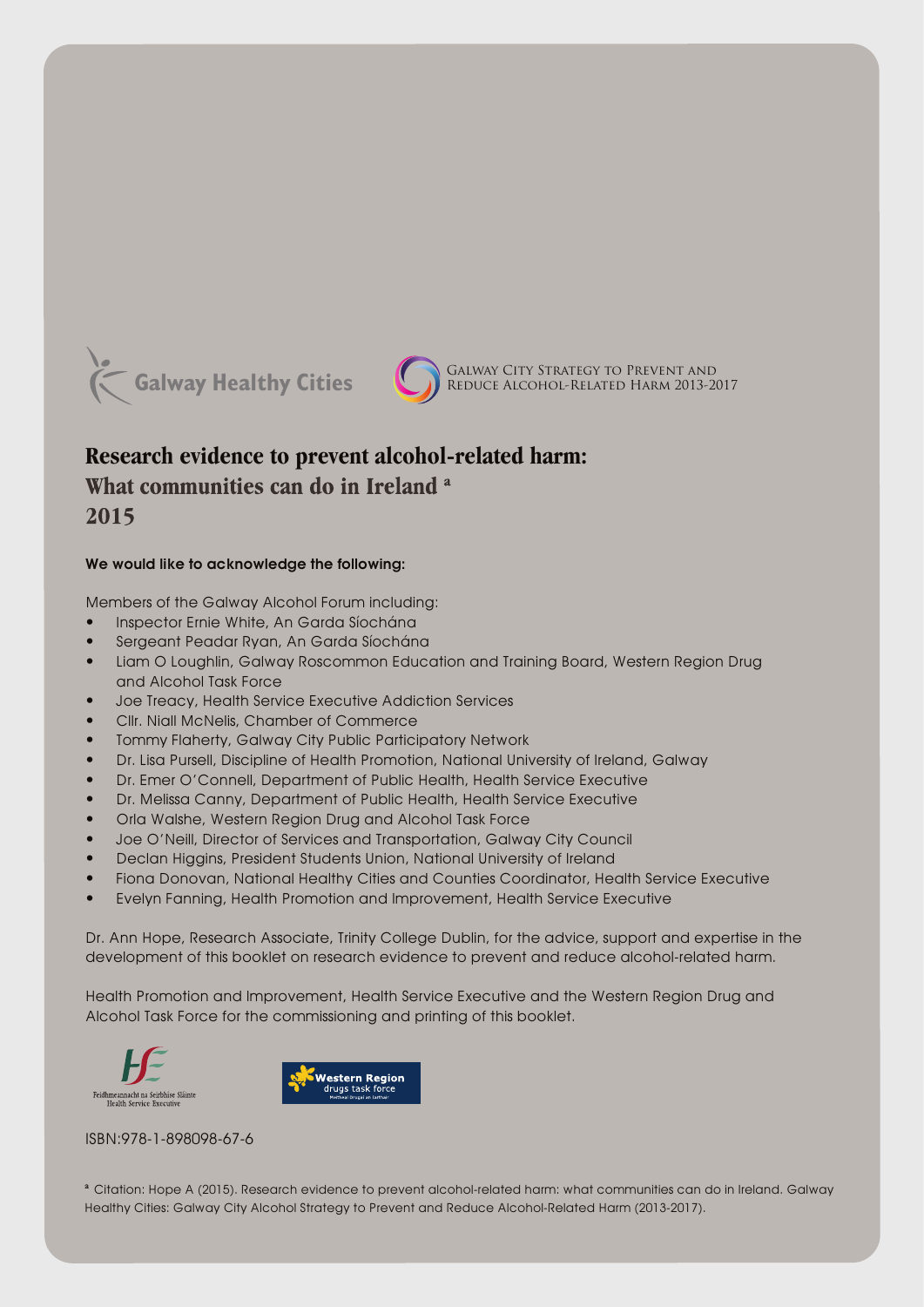

| <b>Background</b>                   | 3  |
|-------------------------------------|----|
| <b>Introduction</b>                 | 5  |
| The Scientific Evidence - Summary   | 7  |
| 1. Supply                           | 8  |
| 2. Early Intervention and Treatment | 13 |
| 3. Prevention and Awareness         | 15 |
| 4. Monitoring and Evaluation        | 17 |
| <b>References</b>                   | 19 |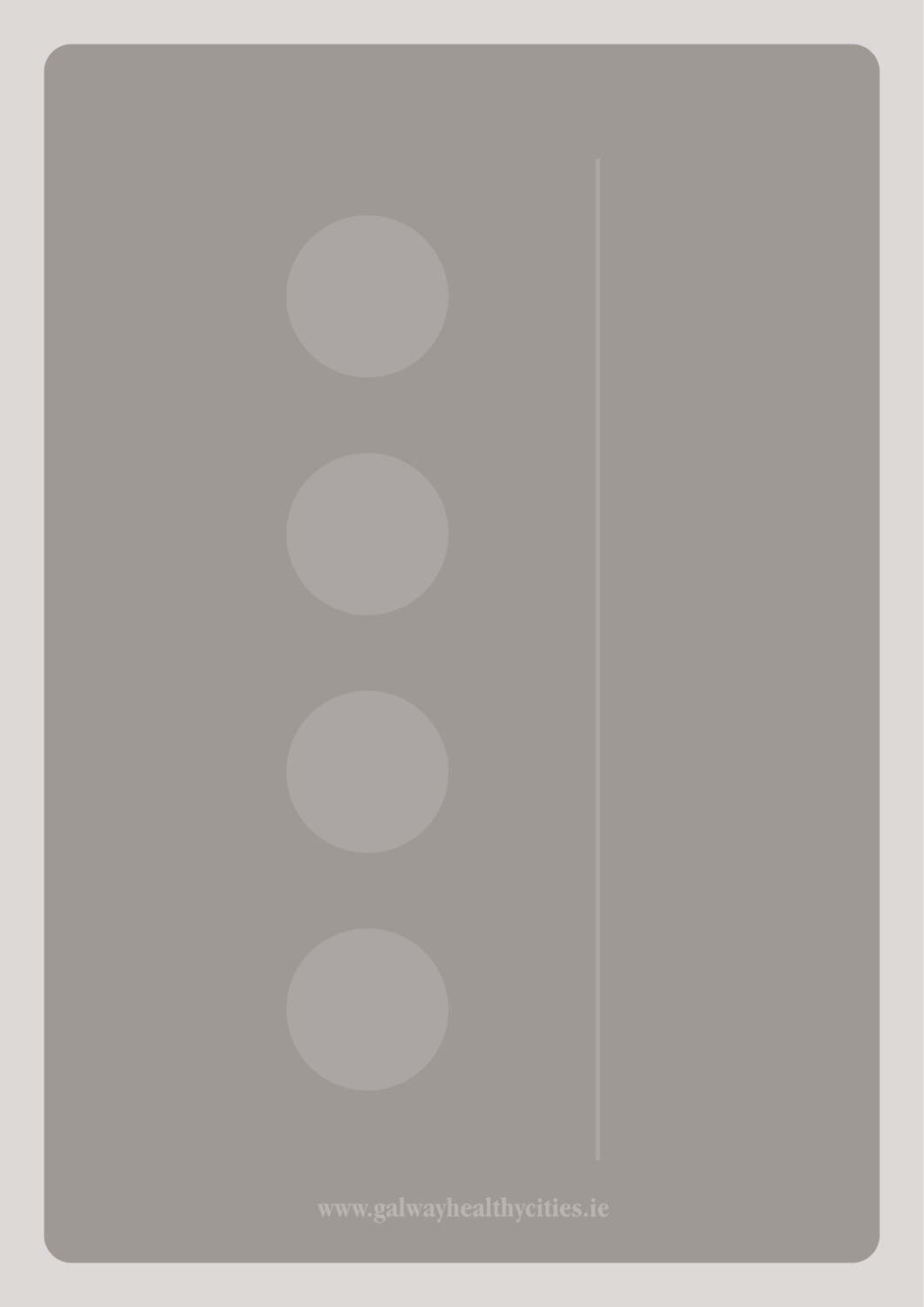# **Background**

Galway City is the first City in Ireland to develop an alcohol strategy to prevent and reduce alcohol-related harm. This five-year strategy (2013-2017), which is informed by research on effective approaches to tackling alcoholrelated harm, takes a community action approach and focuses on the four key areas of:

- (A) Prevention
- (B) Supply, Access and Availability
- (C) Screening, Treatment and

Support Services

(D) Research, Monitoring and Evaluation

The strategy, which was prepared by the Galway Healthy Cities Alcohol Forum<sup>b</sup> in partnership with a range of organisations and

groups, was launched in February 2013. The Galway Healthy Cities Alcohol Forum, which includes representatives from HSE West, Western Region Drugs and Alcohol Task Force, Galway Roscommon Education and Training Board, An Garda Síochána, Galway City Council, Galway City Public Participatory Network and National University of Ireland, Galway is responsible for coordinating and driving the implementation of this strategy.

Communicating and engaging with a wide range of individuals, groups and agencies is essential for a public health approach, where the prevention and reduction of alcohol-related harm is everyone's responsibility. A visual representation of the development of the strategy is outlined on the next page with further details at www.galwayalcoholstrategy.ie.

b. Galway Healthy Cities Alcohol Forum is a sub group of Galway Healthy Cities Forum, which is a multi-agency group involved in the leading out on the World Health Organizations Healthy Cities Project in Galway City www.galwayhealthycities.ie.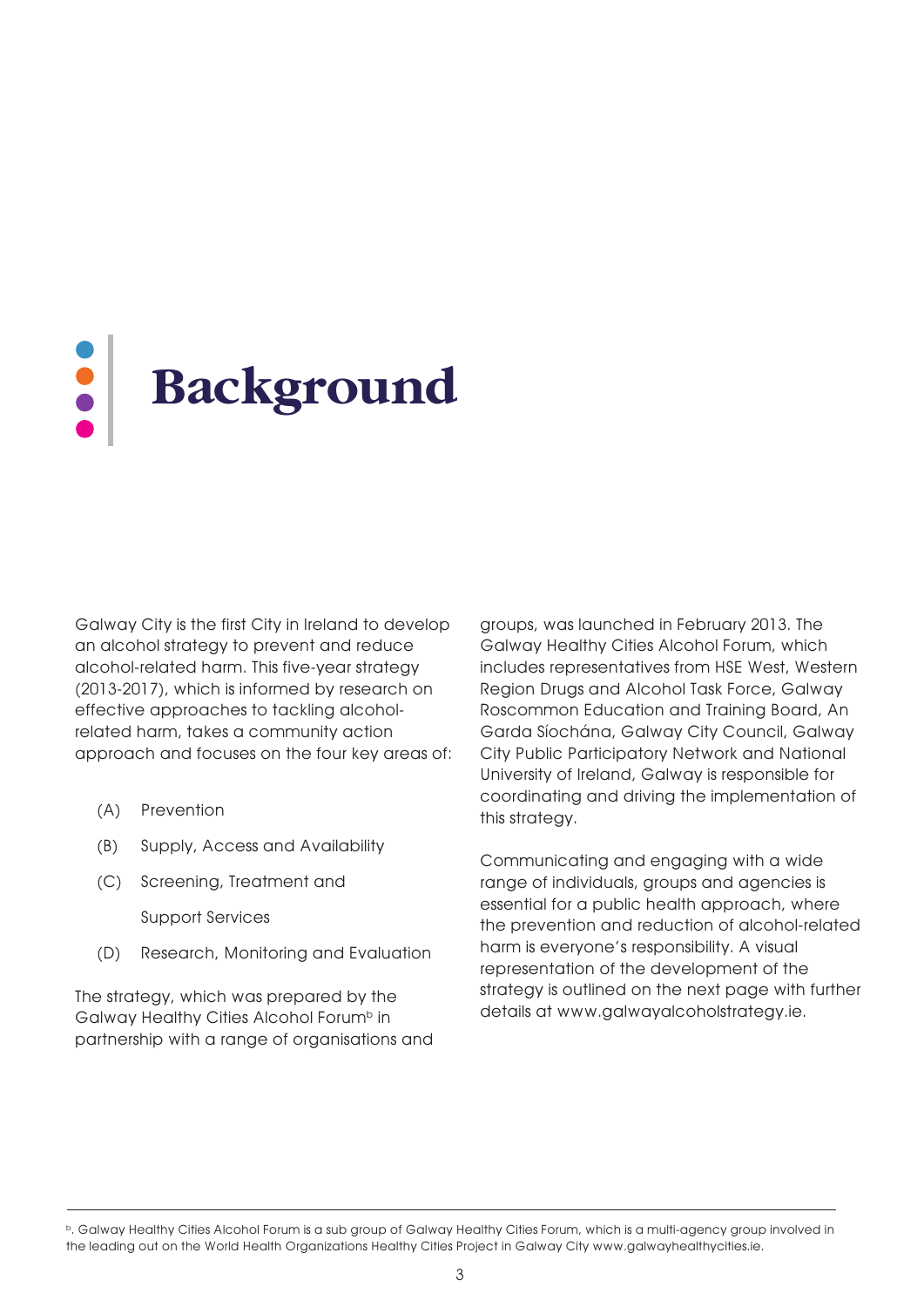# **Goals and Actions**



Figure 1: Outline of process for developing and implementing Galway City Alcohol Strategy

Many individuals and a range of community, voluntary and statutory agencies contributed to the combined actions within this strategy. Under the four key areas, a total of 16 goals and 40 strategic actions were identified. The development of this booklet is as a direct action under the Prevention section. Goal 2 is "Raise public awareness of the benefits of effective action to prevent and reduce alcohol-related harm". The strategic action connected to this goal is 2a – "Communicate effective measures to prevent and reduce alcohol-related harm and the benefits of undertaking these measures".

In developing this guidance booklet, we aim to communicate effective measures to prevent and reduce alcohol-related harm

and share the learning of the Galway Alcohol Strategy over the past two years. This evidence booklet also supports Healthy Ireland – the National Health and Wellbeing Framework  $(2013 - 2025)$  – as a key focus of this plan is to decrease alcohol consumption across the population to improve health and wellbeing.

The Galway City Alcohol Forum hope that you find the information in this booklet useful for preventing and reducing alcohol-related harm in your community.

Galway City Alcohol Forum May 2015

www.galwayalcoholstrategy.ie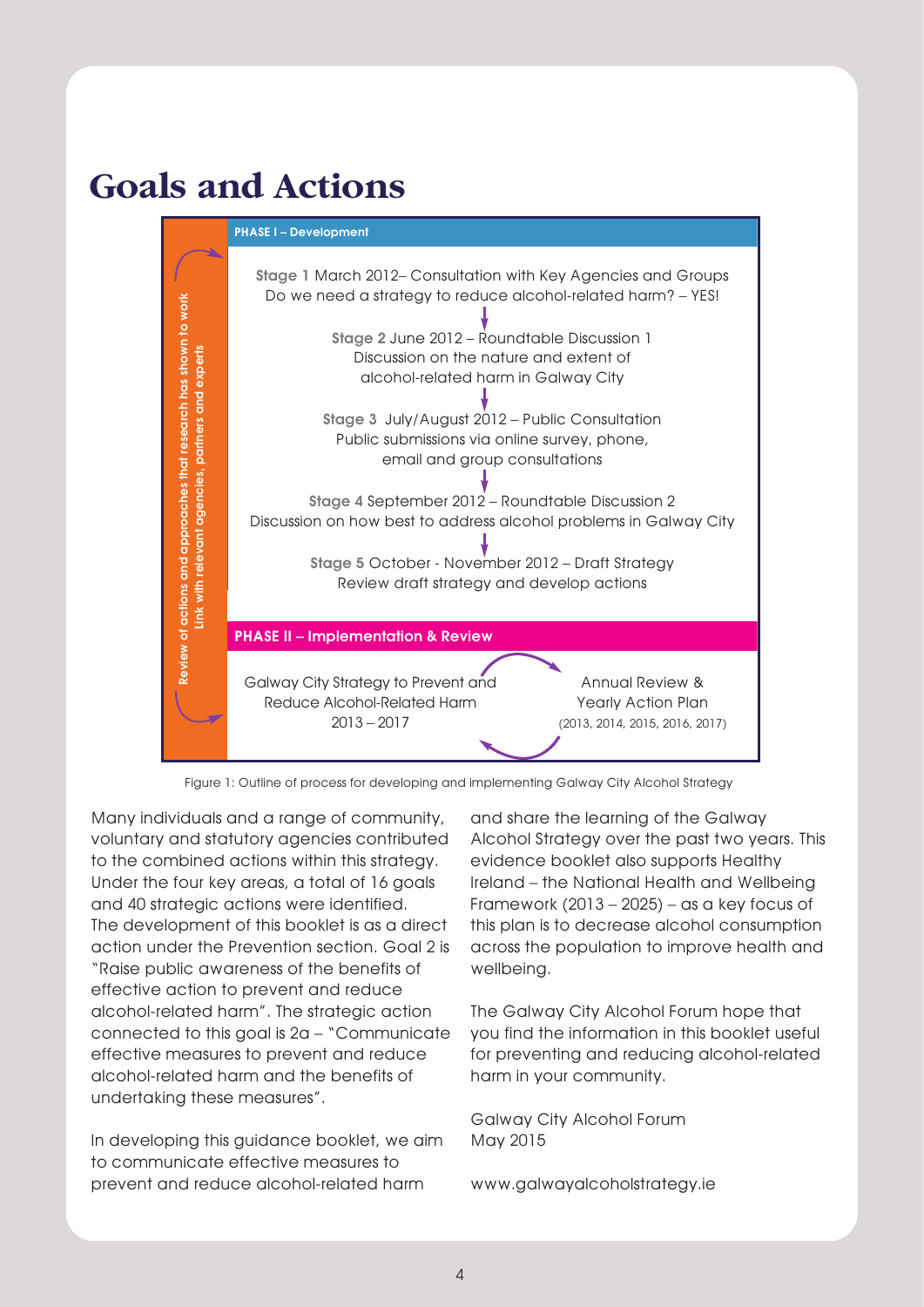# **Introduction**

Public policies at a local level need to be implemented to reduce alcohol-related problems. Community action on alcohol is based on the premise that public policies (regulation, enforcement, laws, systems change) need to be changed to reduce alcohol-related problems. Rather than just focus on school-based education programmes and treatment for people who are alcohol dependent, community action on alcohol favours a broad range of evidencebased alcohol policies that can be implemented in towns and cities, with a population of at least 5,000 or more people.

It has been well documented over the last two decades that Ireland has a serious problem with alcohol. To reverse this trend, public policies at a local level need to be implemented to reduce alcohol-related problems.

Community Action Opportunities - Public policies at the local level need the involvement of:

- ✓ The Local Council (or Area Committees of the local council) which has responsibility for planning issues and bye-laws (examples – density and location of alcohol outlets, restrictions on drinking in public places).
- ✓ The Joint Policing Committee (which consists of representatives from An Garda Síochána, local councils, senior council staff, Drug and Alcohol Task Forces (DATFs), and local residents) where decisions and information on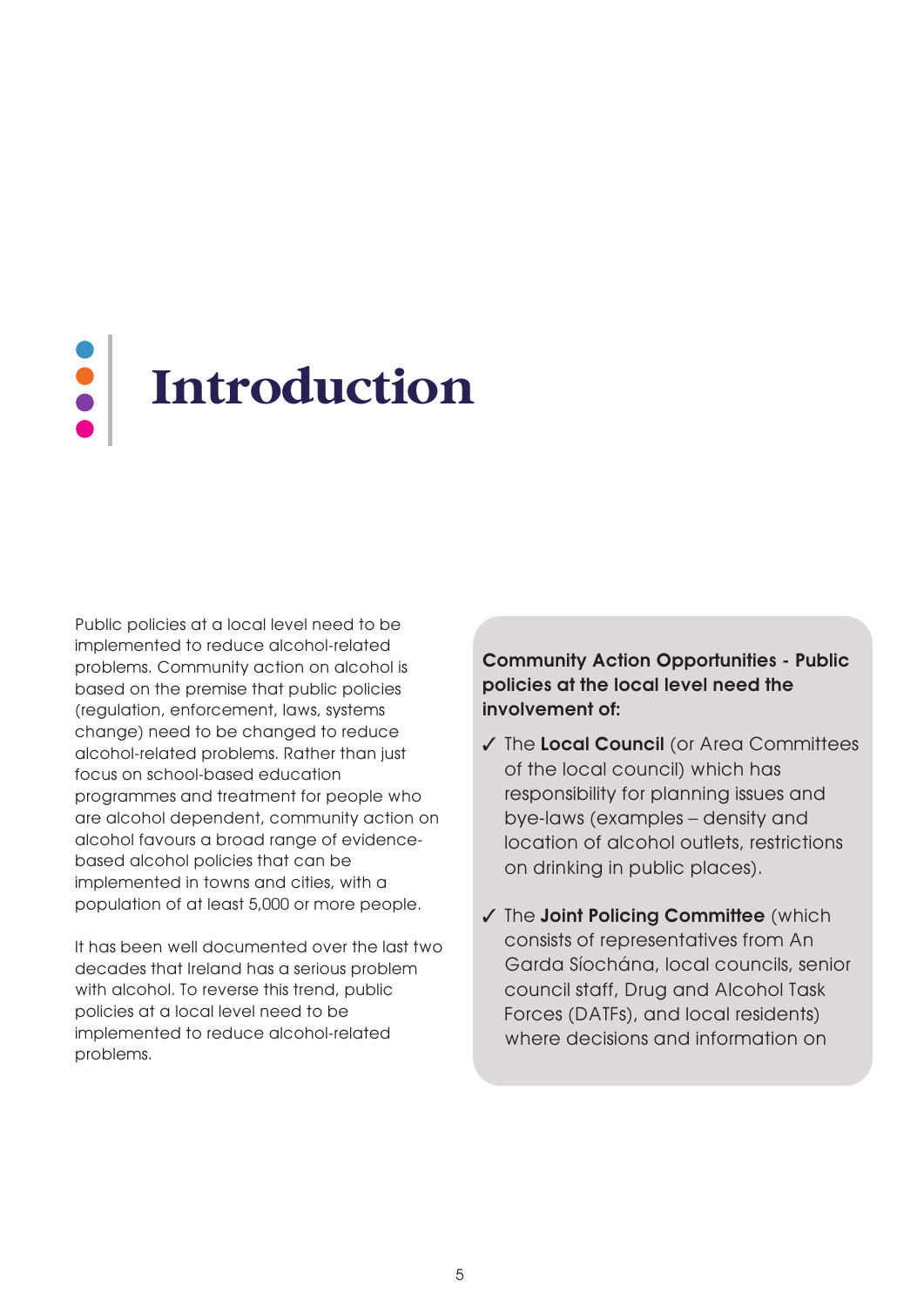alcohol-related issues can be discussed and shared. These can include liquor licensing provision, enforcement of drink-driving, underage access to alcohol, and alcohol-related crime.

- ✓ The Local and Regional Drug and Alcohol Task Force can share their valuable expertise and experience in supporting effective action. These local and regional task forces are also part of a national crossdepartmental coordinating structure and network.
- ✓ The Health Service can provide a broad range of support services in the local area such as GPs, Public Health Specialists, Hospital Staff, Alcohol Treatment Services, Family Support Services, Health Promotion and Improvement, Environmental Health Officers and others.
- ✓ Valuable Community Networks can contribute to effective community action on alcohol such as schools/ colleges, residents associations and sporting organisations.
- ✓ The Business Community has an important role to play to ensure their business practices enable and support the reduction of alcohol-related problems in the community.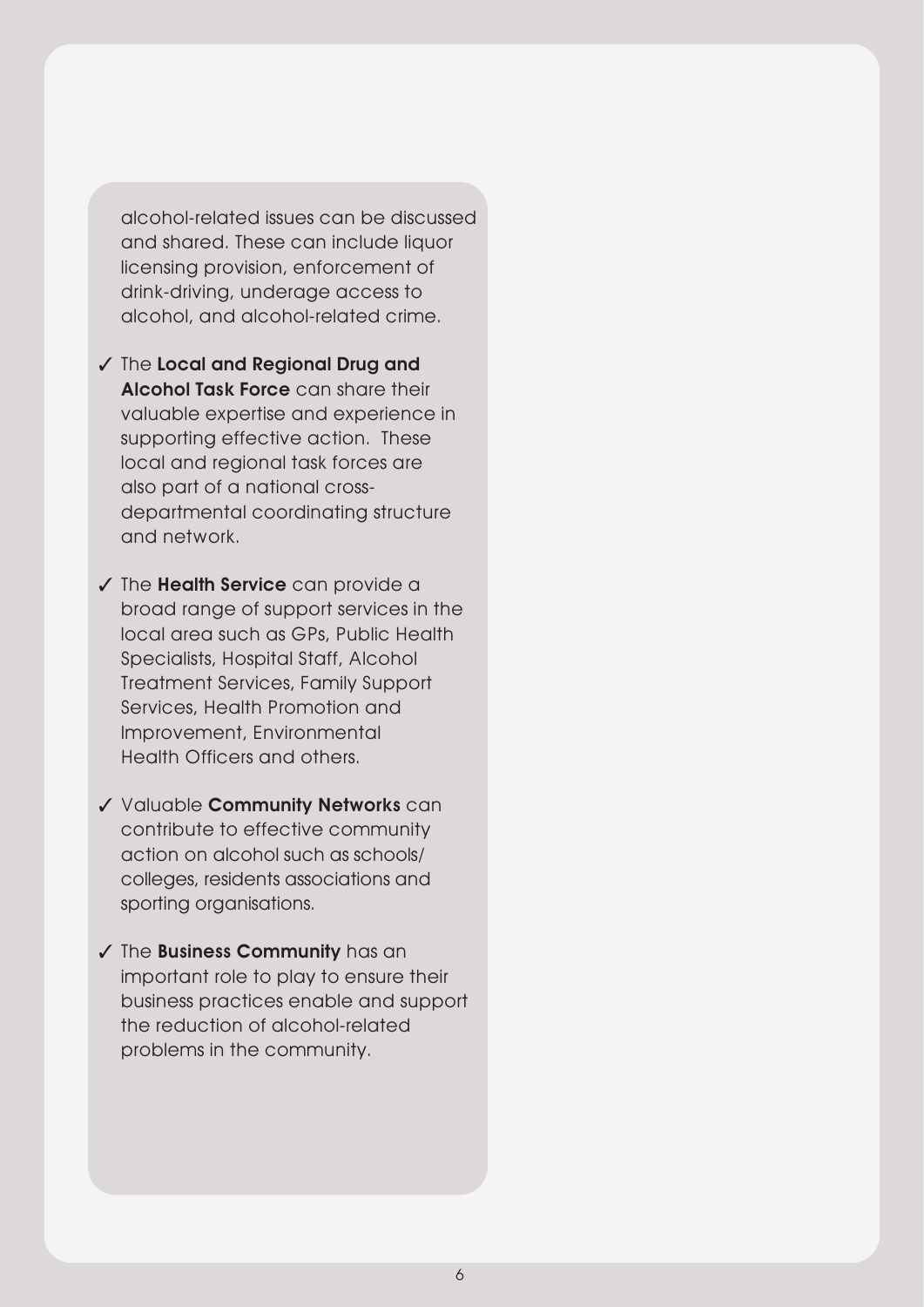# **The Scientific Evidence - Summary**

There is a wealth of scientific evidence to guide local communities in deciding what actions to implement in their community alcohol strategy to enable alcohol-related harm to be reduced. The evidence, that follows, is summarised in a language that is easy for all. Some key references are provided at the back of the booklet for those who wish to read the evidence first-hand.

There is compelling evidence that regulating the supply of alcohol by controlling price, availability and marketing is the main cornerstone of reducing alcohol-related harm, as recommended by the World Health Organization. Drink-driving countermeasures (Random Breadth Testing (RBT) and low blood alcohol content (BAC)) are also very effective in reducing harm, as has been shown in Ireland.

There is strong evidence that early intervention (alcohol screening and brief advice) can successfully reduce hazardous and harmful drinking and needs widespread delivery across the drinking population, as well as effective treatment services for those who are alcohol dependent. Information and education have an important role in creating understanding of the health and social risks of alcohol, as well as building support for the effective policies of

reducing price, availability and marketing. However, information and education alone are of little value in reducing alcohol harm. The community action plan should reflect the needs and priorities of each local community and have clear outcome measures against which success can be monitored – such as increased community safety and wellbeing, reduced health and social problems.

#### Layout and format

The layout is sequenced according to the policy areas with the strongest scientific evidence to reduce alcohol-related harm. There are four sections in this booklet and under each section the policy area has an 'Introduction', followed by the 'The Research Evidence' and finishes with what communities can do, namely an Information Box on 'Community Action Opportunities'.

The information is presented under the following headings:

- 1. Supply
- 2. Early intervention and Treatment
- 3. Prevention and Awareness
- 4. Monitoring and Evaluation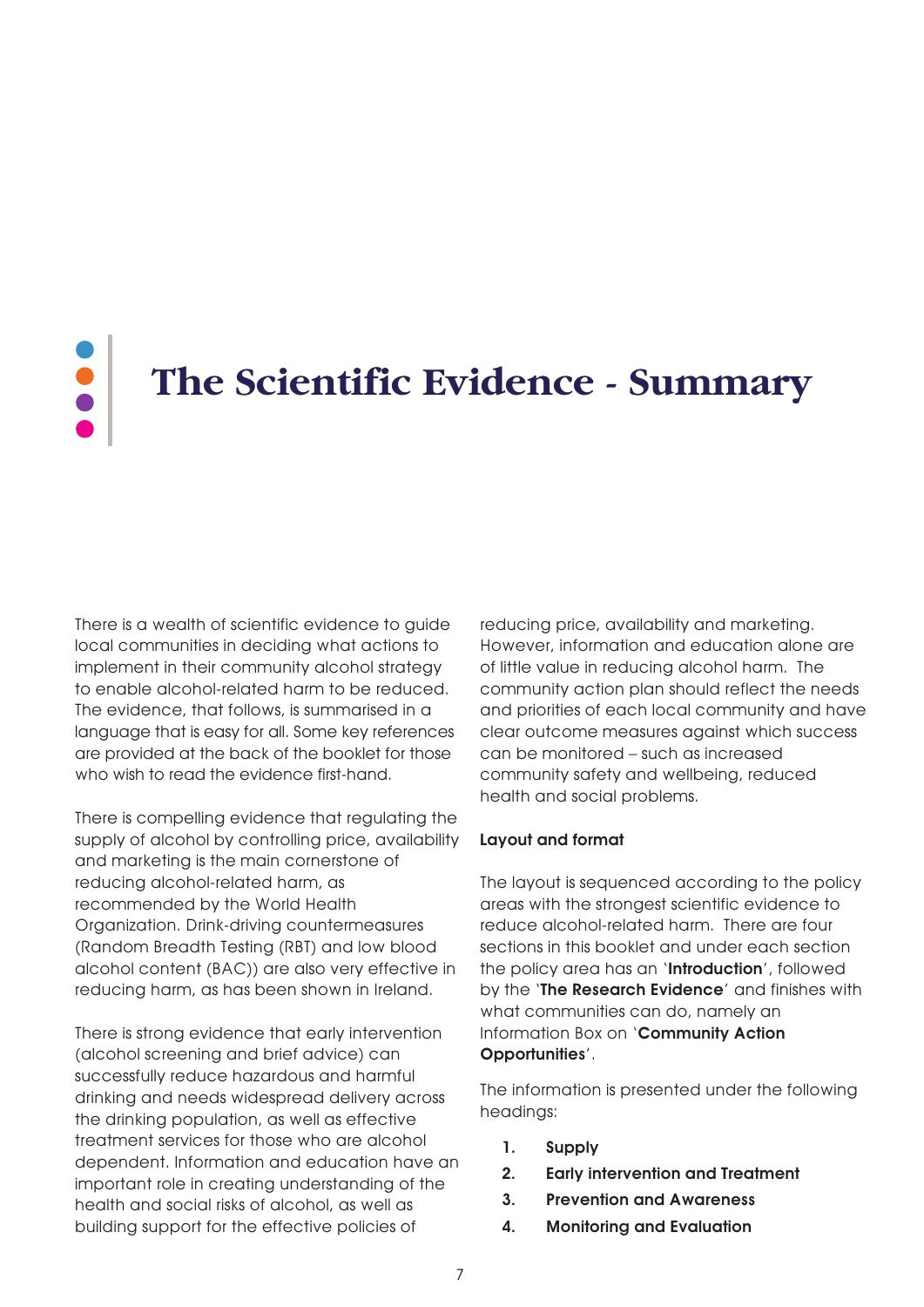**1. Supply**

#### 1a. Reducing Affordability - Pricing

The main alcohol pricing policies used by governments are alcohol taxation (such as tax bands, tax based on alcohol volume, targeted tax) and minimum alcohol price (general or targeted).

#### The Research Evidence

- **There is a strong international evidence base** that shows increasing the price of alcohol reduces alcohol consumption and a wide range of alcohol-related harms (alcohol diseases, injuries, violence, crime, traffic crashes and other harm indicators).<sup>1,2,3</sup>
- Canadian researchers reported that increasing the minimum alcohol price reduces consumption and alcohol-related harm (acute and chronic alcohol deaths and hospital admissions).4,5
- In the UK, the Sheffield Model, has studied the impact of minimum unit price (MUP) targeting those who drink at harmful levels and most at

risk of harm. Using minimum unit pricing means, drinks that are sold cheaply and high in alcohol content, are increased to a minimum selling price in proportion to the alcohol unit strength contained in the drink.<sup>6</sup>

- Minimum unit pricing at the very least prevents the use of alcohol price reductions as a give-away loss leader to attract young people into supermarkets to stock up on cheap alcohol for a night on the town.
- **The Sheffield Model (SAPM3) estimates** suggest that MUP policies would be effective in reducing alcohol consumption, alcohol harm (including alcohol-related deaths, hospitalisations, crimes and workplace absences) and related costs.<sup>6</sup>
- A ban on price-based promotions in the offtrade, either alone or together with a MUP policy would also be effective in reducing consumption, harm and costs, according to the researchers.<sup>7</sup> The MUP would have the greatest impact among high-risk drinkers and a low impact on low-risk drinkers. It would also have the highest health gains among harmful drinkers in the lowest socioeconomic grouping.<sup>8</sup>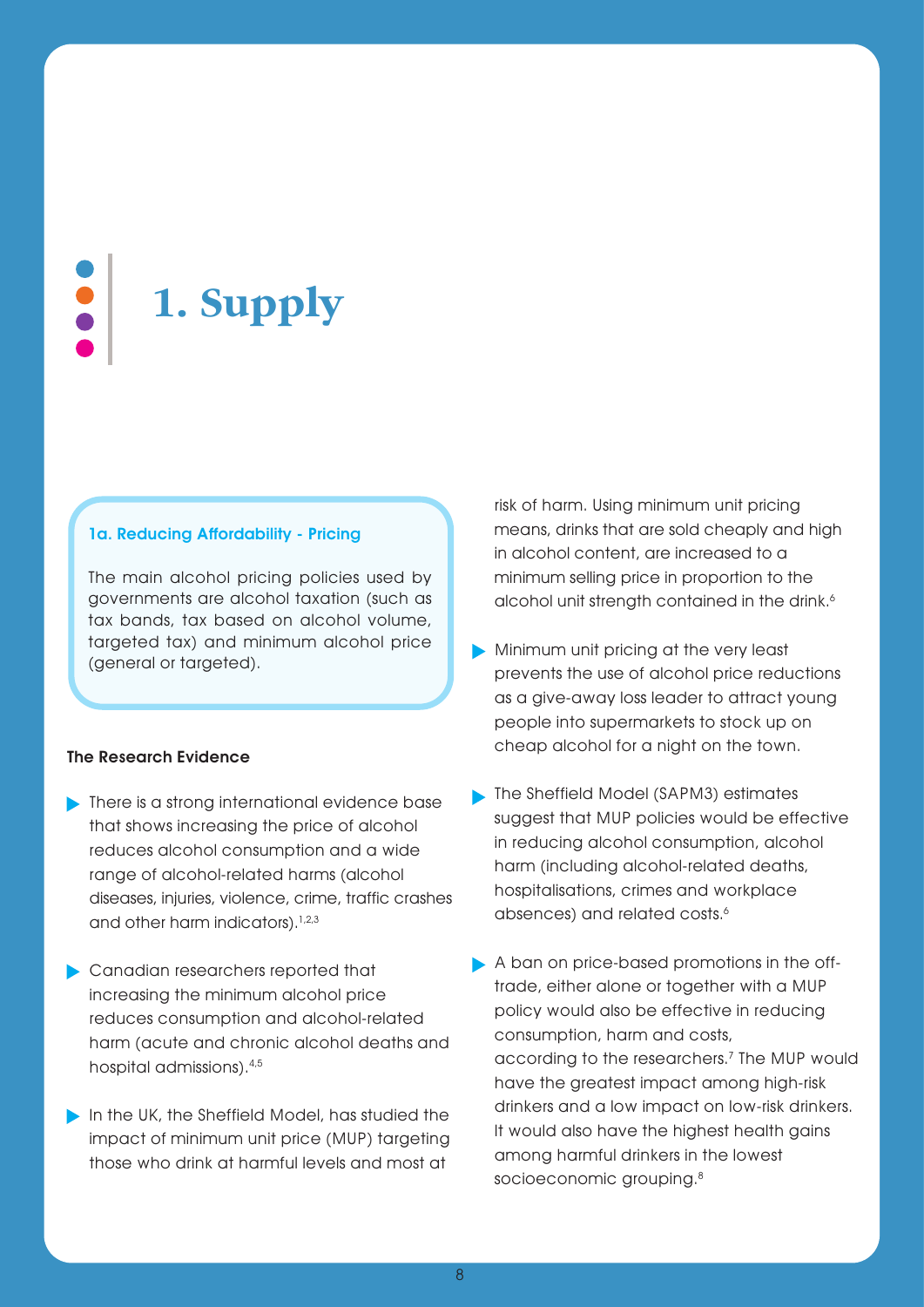In Ireland, below-cost selling of alcohol has been allowed since 2006, due to the abolition of the Groceries Order. This has given rise to very cheap alcohol being sold, particularly in supermarkets and grocery stores. The proposed Public Health (Alcohol) Bill 2015 will introduce MUP in Ireland to reduce high-risk drinking and related harms.

## Community Action Opportunities – Reducing Affordability

- ✓ Advocate for minimum pricing policy as a matter of urgency.
- ✓ Examine the potential to reduce very cheap discounts, through voluntary agreements with alcohol sellers, while waiting for the Public Health (Alcohol) Bill (2015) to be enacted.

**....** 

#### 1b. Reducing Availability

The main policies used to regulate the availability of alcohol are 1) limiting the number of outlets (density) that are allowed to sell alcohol, 2) limiting the hours (or days) when alcohol can be sold, 3) setting a minimum legal purchase age, 4) preventing sales to intoxicated persons and 5) limiting drinking in public places.

#### The Research Evidence

Restricting availability of alcohol is an effective measure to prevent alcohol-related harm.1,9 At the very least, community action is needed to prevent further erosion of effective controls on alcohol availability, such as sensible restrictions on when, where and how alcohol is sold.

- There is strong evidence that restricting the hours when alcohol can be purchased reduces consumption and damage from alcohol, both acute and chronic harms.<sup>10,11,12</sup>
- Greater outlet density is linked with increased alcohol consumption and related harm, including medical harms, injury, crime, traffic accidents and violence.13,14,15
- There is good evidence to show that areas of high-density outlets (bars, clubs) in entertainment districts in towns and cities have higher rates of alcohol-related violence.16,17,18 The density of off-premise outlets is also linked to alcohol-related harm depending on context.<sup>19</sup>
- **Ensuring the minimum legal purchase age is** at least 18 years, or higher, prevents and reduces alcohol-related harm, provided it is enforced. In countries where the minimum age has been raised to 21 years, alcohol harm declined significantly, in particular road crash fatalities.<sup>1</sup> Alcohol outlet density can also result in greater access for youth to buy alcohol.20
- **Enforcement of alcohol-related laws is** essential for a reduction in alcohol-related harm. Successful community action projects involve multi-component activities and have focused on reducing:
	- Youth access to alcohol and/or
	- Alcohol related violence/crime and/or
	- Alcohol related injuries/deaths

#### Some examples

Community action to reduce youth access to alcohol in the USA, involved a mix of community actions such as - test purchase with alcohol outlets, citizens monitoring outlets selling alcohol to youth, fewer hours of sale and raising awareness among adults and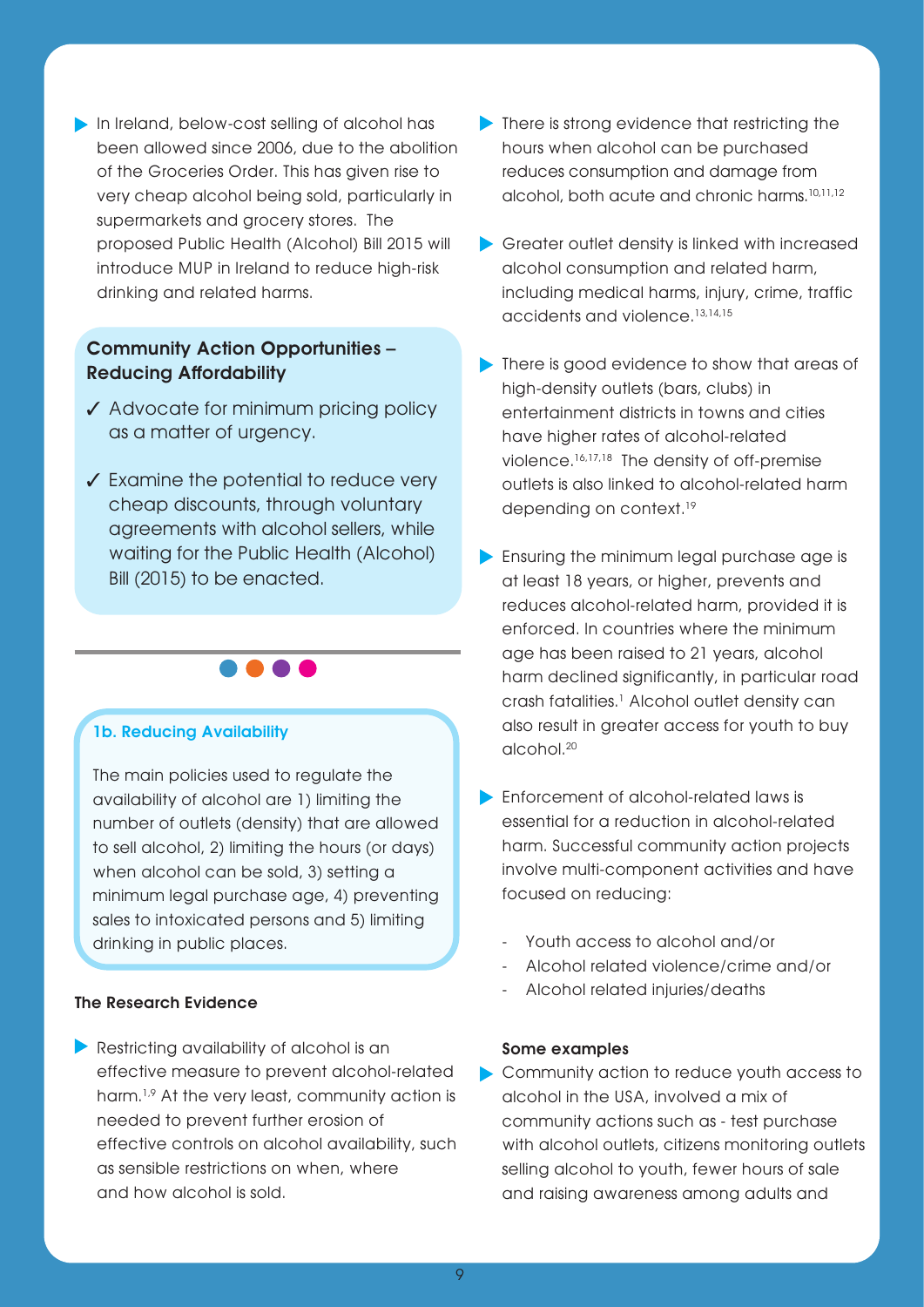youth. The outcomes included increased ID checks among alcohol sellers, young adults less likely to provide alcohol to youth and a reduction in public order and drink–driving arrests.21

Community action to reduce alcohol-related violence in Australia, took a systems approach to improve police enforcement of alcohol laws by providing key information to police and licensees about alcohol-related crimes following drinking on their premises. The outcome was a reduction in alcoholrelated incidents linked to the premises that received the feedback.22 A Swedish project (STAP) showed major success in reducing service to intoxicated patrons in licensed premises through community action with responsible server training and greater police enforcement.23 In Diadema, Brazil, the murder rate and admissions to women's shelters declined sharply after the city's bars were required to close several hours earlier.

**Community action to reduce alcohol-related** injuries involved actions such as a safety audit and risk assessment of the community, server training programmes for licensees, house policies (on and off premises) for alcohol sales, greater enforcement by police of licensing and drink-driving laws and publicity campaigns to support initiatives. Alcoholrelated injuries, assaults and motor vehicle crashes declined, as reported in the hospitals Emergency Department, while alcoholrelated assault arrests increased, reflecting increased enforcement.24 However, gains achieved were not maintained in follow-up evaluations, highlighting the need for staying with the enforcement focus.<sup>11</sup>

In Ireland, the enforcement of random breath testing, introduced in 2006, reduced road deaths by 56% between 2006 and 2012, demonstrating the importance of road-side

alcohol breath checks as a deterrent to drink driving.

### Community Action Opportunities – Reducing Availability

- ✓ Map the number, type and density of outlets selling alcohol in your community.
- ✓ Increase enforcement on alcohol laws through a systems approach regarding youth access, distance sales, secondary purchasing, serving intoxicated customers and drinkdriving.
- ✓ Limit drinking in public places through local bye-laws.
- ✓ Examine current licensing laws and propose changes to benefit your community's safety.

#### 1c. Reducing Marketing

The main policies used to regulate alcohol marketing are:

. . . .

- 1) total statutory ban,
- 2) statutory regulation (partial legal ban),
- 3) self-regulation (industry voluntary codes).

#### The Research Evidence of risk exposure to young people

**There is growing evidence that alcohol** marketing is having a direct impact on young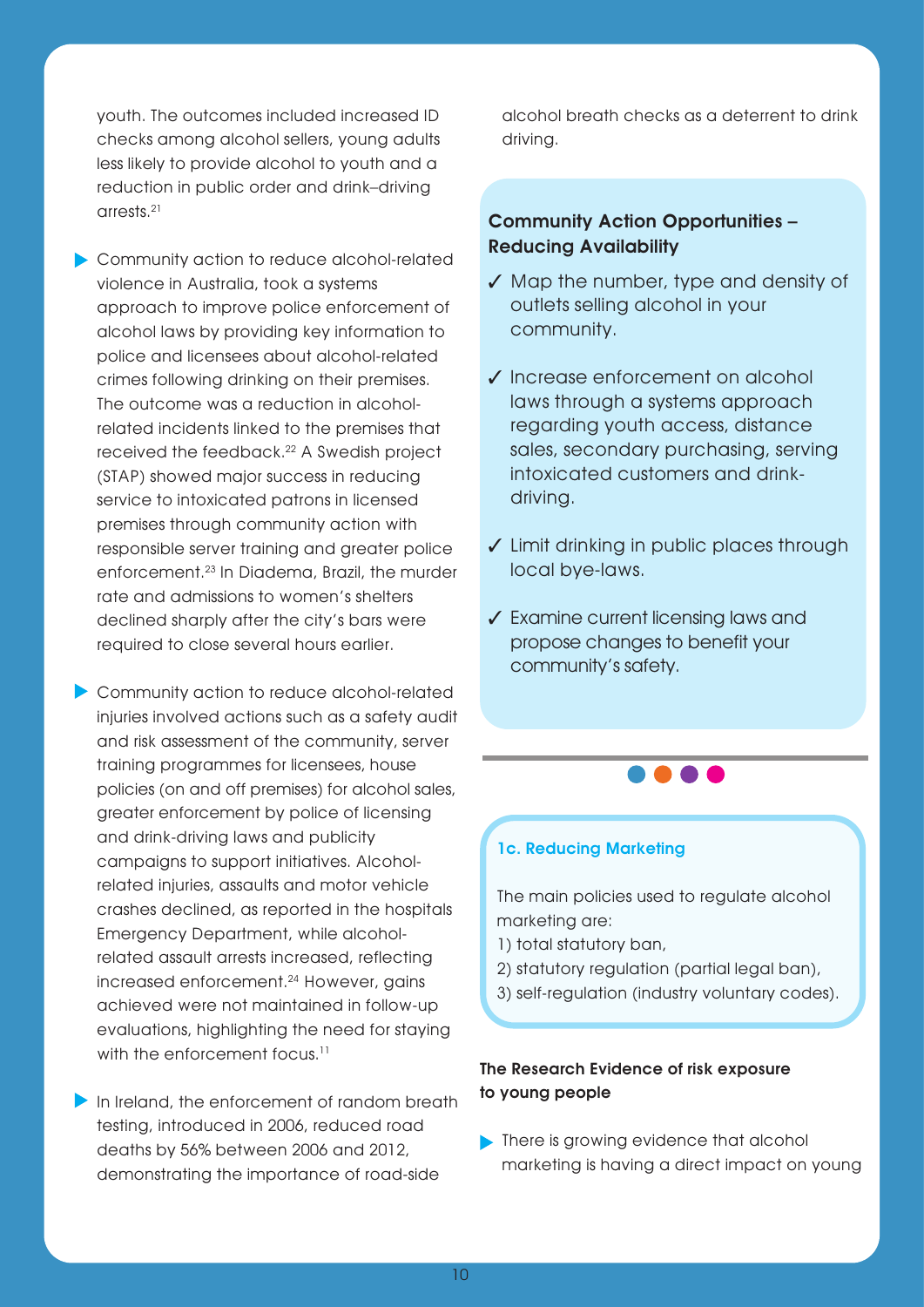peoples' drinking behaviour.25 High-quality studies have found that young people who are exposed to alcohol marketing are more likely to start drinking, or if already drinking, to drink more.<sup>26</sup>

- Alcohol is marketed through many channels and the marketing often encourages young people to drink. Such channels include broadcast, outdoors, print, sponsorship, merchandise, special price offers, product placement, package/product design and new digital media like FaceBook and Twitter.
- Alcohol advertising helps to normalise drinking and presents alcohol as risk free.<sup>27</sup>
- Alcohol sports sponsorship exposes young people to high levels of alcohol brand images.28 For example, the frequency of visual alcohol references while watching English professional football games on TV was nearly two per minute throughout games (signage around play area, field of play, score updates).29
- Alcohol marketing on social media provides new ways for the industry to connect with young people by encouraging them to share alcohol images, industry-driven messages and brand-related social activities in peer-to-peer interaction, which can intensify norms of intoxication.30,31,32
- No social media or alcohol branded sites use age verification by a third party; instead they rely on the individual user to report accurate information, a precaution that is easily circumvented.33,34, 35

#### The Research Evidence of alcohol policy

• To enforce bans on alcohol advertising is cited by WHO as one of three 'Best Buys' for population-based policies in reducing harmful use of alcohol.36

- The evidence from tobacco policy shows that comprehensive advertising bans are highly effective.37 In Europe, tobacco advertising bans have been the second most effective means of reducing smoking after taxation.38
- Norway is the only European country with a total ban on alcohol advertising including sports sponsorship, though no formal evaluation has taken place. In France there are strict laws (Loi Evin Law) to minimise the exposure of children and young people to alcohol advertising - limited places where ads are allowed, content of ads confined to basic product information, health messages on all ads. Detailed evaluation has not taken place, mainly due to problems separating the advertising effect from other changes in French society.
- Self-regulation by the alcohol industry does not protect children or reduce alcohol harm.39,40
- Self-regulation tends to focus on the content of alcohol advertisements rather than total alcohol marketing exposure.41 Evidence shows that self-regulation does not prevent the kind of marketing that has an impact on younger people.42
- The industry's voluntary code promotes audience profiling, which means that in any given marketing channel, a proportion of children will always be exposed to alcohol marketing. Research shows that many children are exposed to large amounts of alcohol marketing using this method.28,29 For example, audiences watching sporting events on TV can often be 400,000 or higher. This means that up to 100,000 children (25% of total audience) are permitted and exposed to the embedded alcohol marketing in such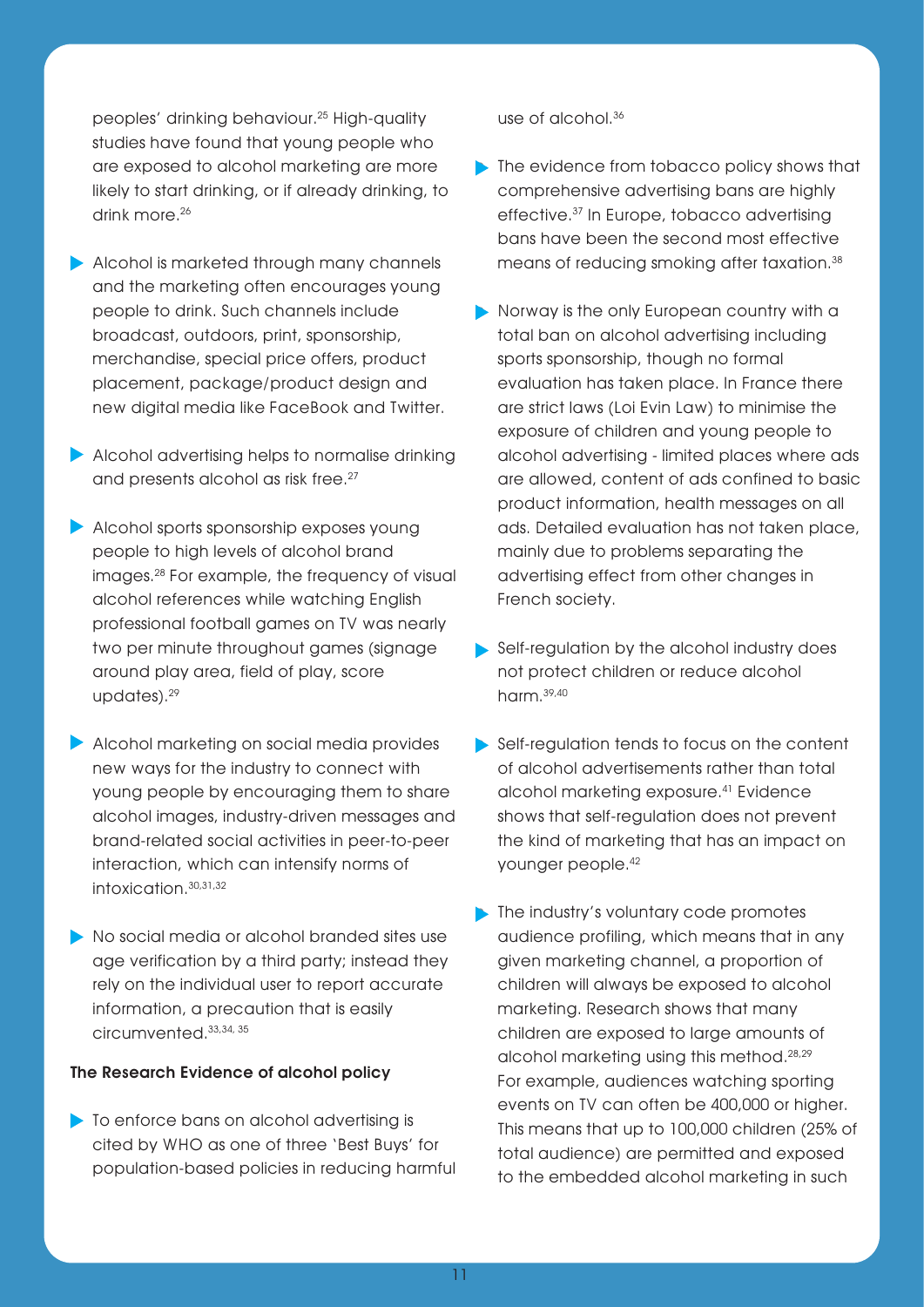#### programmes.

**The alcohol industry strongly oppose** alcohol advertising bans and lobby against such policies, as documented in the recent Lithuania case, where the industry successfully blocked government agreed action to introduce a full alcohol advertising ban just prior to its enactment.43

In the interest of protecting children from harm, statutory regulation is needed with a monitoring system that is totally independent, clear to all, accountable and involves young people.44

## Community Action Opportunities – Reducing Marketing

- ✓ Reduce the exposure of children to alcohol marketing in your community by stopping alcohol advertising in and on public funded facilities – public transport, bus shelters, footpaths, posters, billboards and sporting events.
- ✓ Advocate for meaningful statutory regulation at a national level to protect children from exposure to alcohol marketing.
- ✓ Advocate for third party verification of age on industry/social network sites where alcohol is marketed.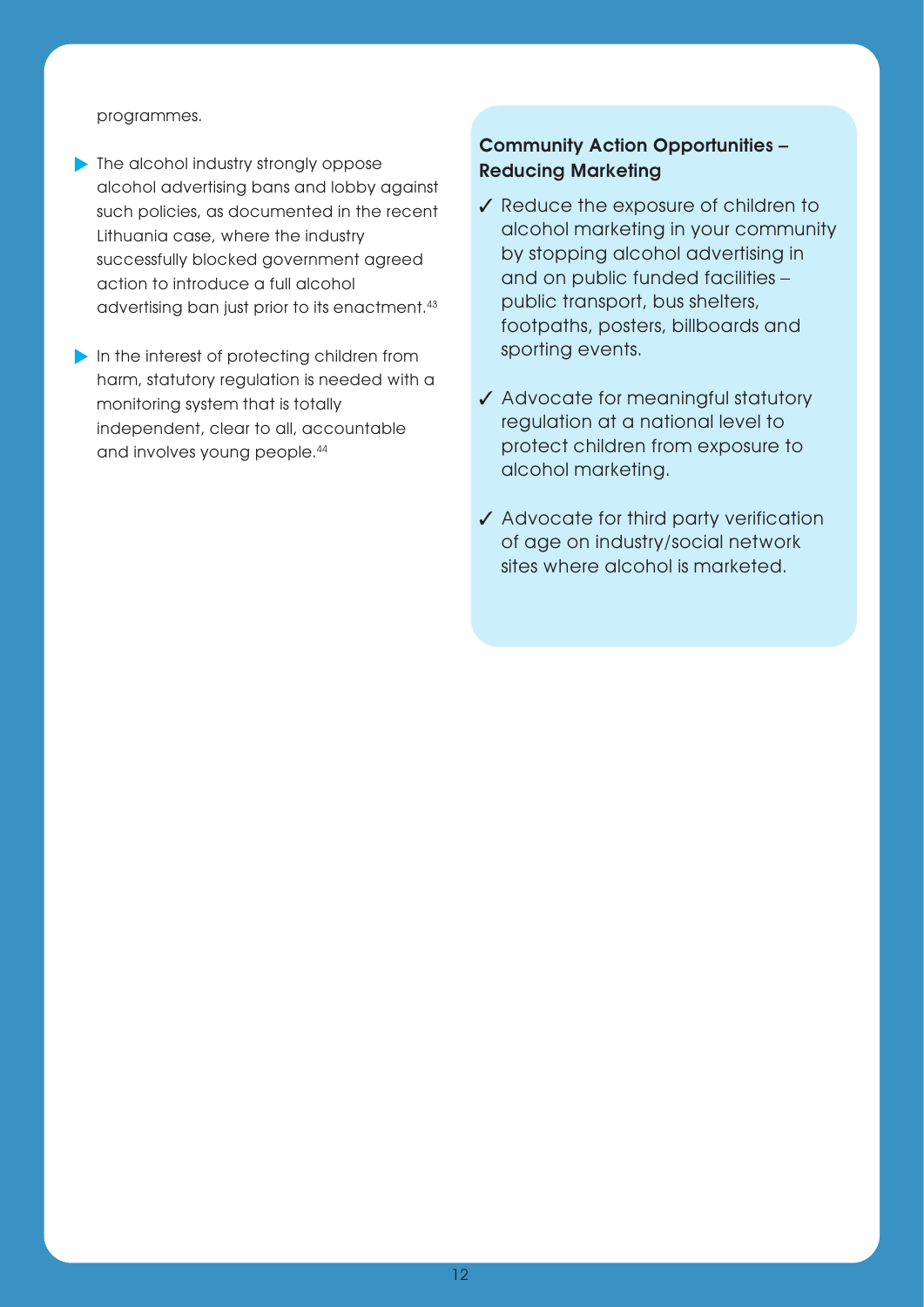# **2. Early Intervention and Treatment**

The health sector has a framework for the delivery of alcohol treatment services across a range of health care settings that include alcohol screening, brief interventions, and pathways for those with alcohol use disorders to access appropriate treatment. These services can be delivered via statutory, voluntary and community organisations.

#### The Research Evidence

- **No There is a strong body of high-quality research** that shows effective intervention by the health sector can prevent and reduce alcohol-related harm.1,45
- Brief alcohol intervention is particularly effective with hazardous and harmful drinkers who are not seeking treatment (unaware of their alcohol-related risk or harm).45
- Brief alcohol intervention in primary care has shown consistent reductions in alcohol consumption (quantity, frequency, intensity), 45 and is cost effective. 46
- The delivery of brief advice is most effective through one-to-one personal contact. However, longer or more intense intervention does not provide additional gain. In some studies, those who did not receive the brief advice (control group) also reduced their alcohol consumption, which may suggest that the alcohol screening part of the intervention can be beneficial in itself.47,48
- Brief alcohol intervention has shown promise across different settings - emergency care, general hospital, educational and community settings.<sup>45,49</sup>
- The recent e-interventions (computerised or web-based) have shown positive impact, although the gains are not as strong as direct personal contact. However, with hard to reach groups, such as young people, it can provide benefits and at a low cost.45
- A review of brief alcohol interventions with hospital patients (heavy alcohol users) showed a reduction in alcohol consumption at follow-up (six and nine months) but was not maintained after one year, although fewer deaths were reported.<sup>50</sup>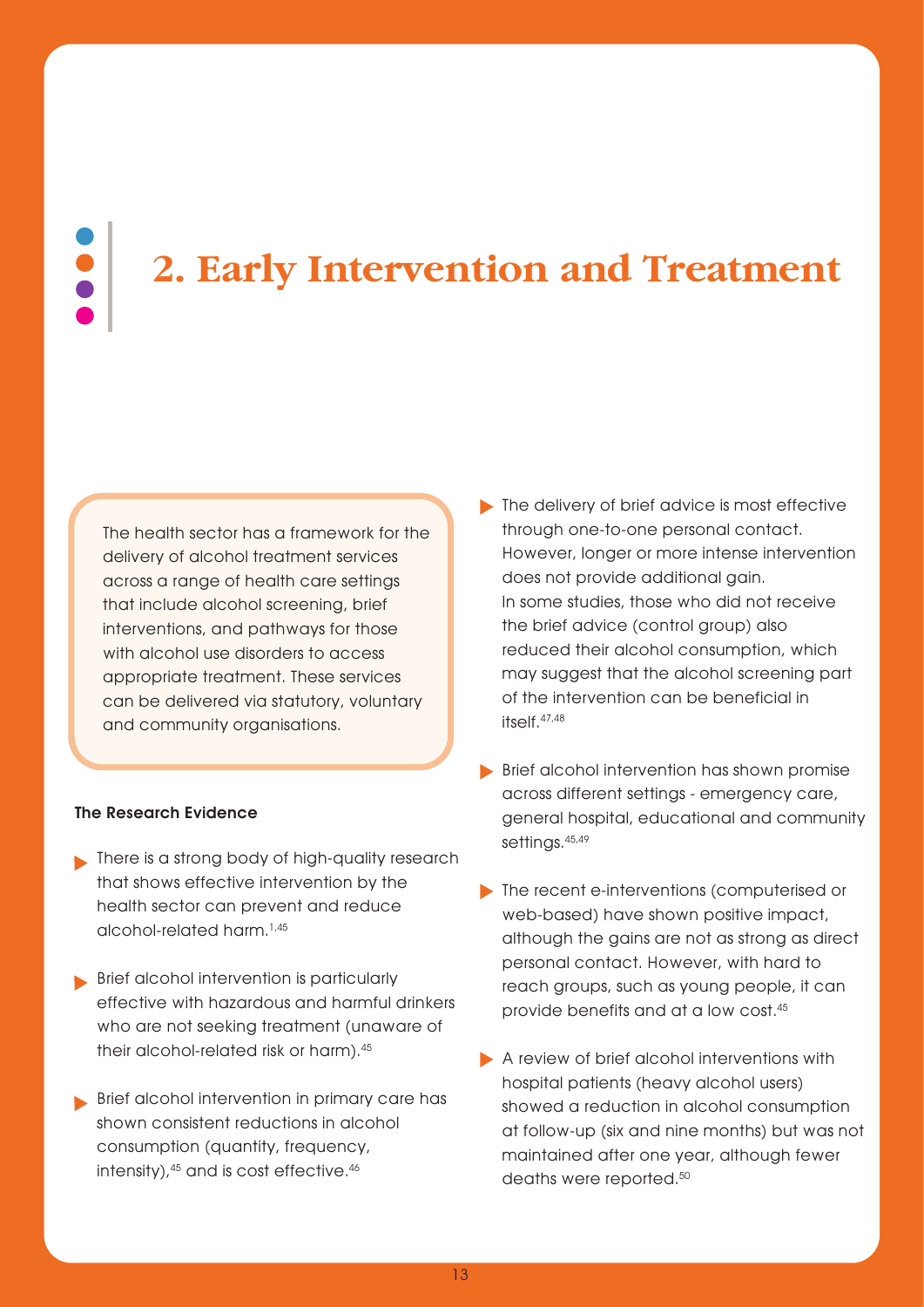- However, challenges remain in the delivery of brief alcohol interventions in some settings. A recent study across different hospital Emergency Departments recommended confining the intervention to screening with simple clinical feedback and alcohol information, given the challenges in such settings.<sup>51</sup>
- Alcohol screening and brief advice is an important intervention at the individual level and needs to be delivered across the drinking population. However, if alcohol control policies are not in place, even with widespread reach of screening and brief advice, alcohol-related harm at the population level is unlikely.52,53
- The strongest evidence for alcohol treatment is Psychosocial Counselling for treatment seeking patients and can be supported by Pharmacological interventions. The precise combination of treatment depends on the severity of the problem, the goals of treatment, and the patients preferences.45

## Community Action Opportunities – Increasing Access to and Engagement in **Treatment**

- ✓ Provide training, support and incentives for alcohol screening and brief advice in key settings – primary care, emergency care, general hospitals and third level colleges.
- ✓ Identify and develop local pathways for alcohol-related treatment service at the individual and family level.
- ✓ Ensure a broad base of treatment options and evidence based interventions are available within the community.
- ✓ Ensure the local community are aware of how to access alcohol treatment services and are encouraged to do so.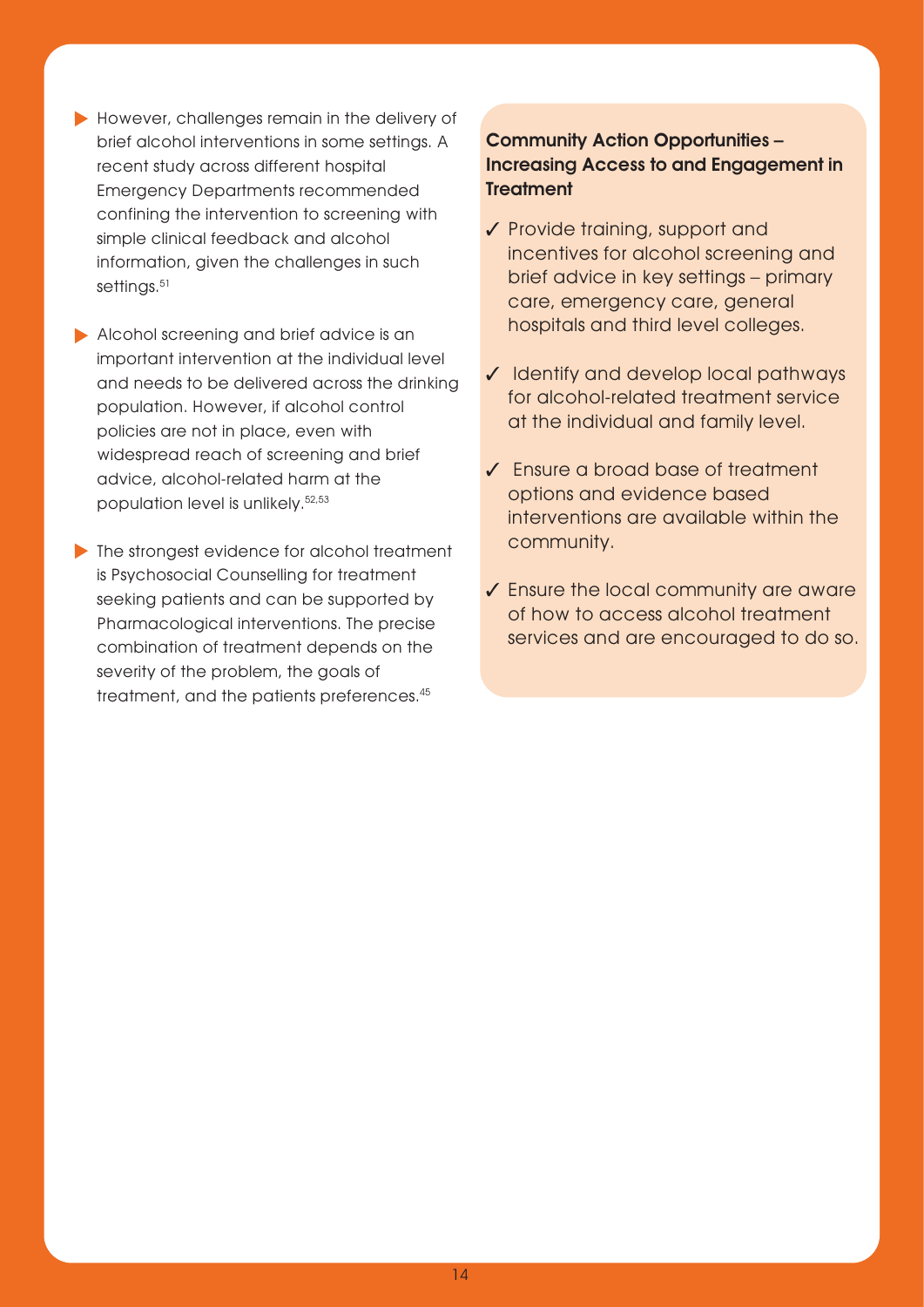# **3. Prevention and Awareness**

Prevention policies tend to focus on information, education and persuasion programmes.

#### The Research Evidence

- In 2010, a full review of the research evidence was published by Babor et al. In relation to information and education two key findings were reported 1) "Classroom education may increase knowledge and change attitudes but has no long term effect on drinking" and 2) mass media campaigns, social marketing or warning labels do not change drinking behaviour. There was some evidence that multi-component college programmes had short-term impact.<sup>1</sup>
- In 2012, a subsequent update of the evidence base was published by Anderson and concluded that 1) "There is extensive evidence that school-based programmes do not consistently lead to sustained changes in behaviour, although a few did show some positive outcomes", 2) some family/parenting programmes did show some promise and 3) there is some evidence that social responsibility campaigns by the alcohol

industry can be counterproductive due to ambiguity and mixed messages.<sup>54</sup>

- The most recent review of social norms programmes examining 66 studies, reported that social norms interventions in college students do not reduce risky drinking.<sup>55</sup>
- **Information and education is important for** everyone to understand the health and social risks linked to drinking, be it to the drinker or those around the drinker. However, prevention policies have little value in reducing alcohol-related harm if implemented alone.<sup>1</sup>
- Protecting children from exposure to risk from other people's drinking is both a duty of care and an important collective responsibility for  $\Omega$ ll. 56,57
- **Information and education can also play an** important role in building support for public health policies that have shown to be effective in reducing alcohol-related harm, such as reducing affordability, availability, marketing and drink-driving.58
- Given the many pro-drinking stimuli in the broader social, cultural and commercial environments, it is not surprising that information and education initiatives cannot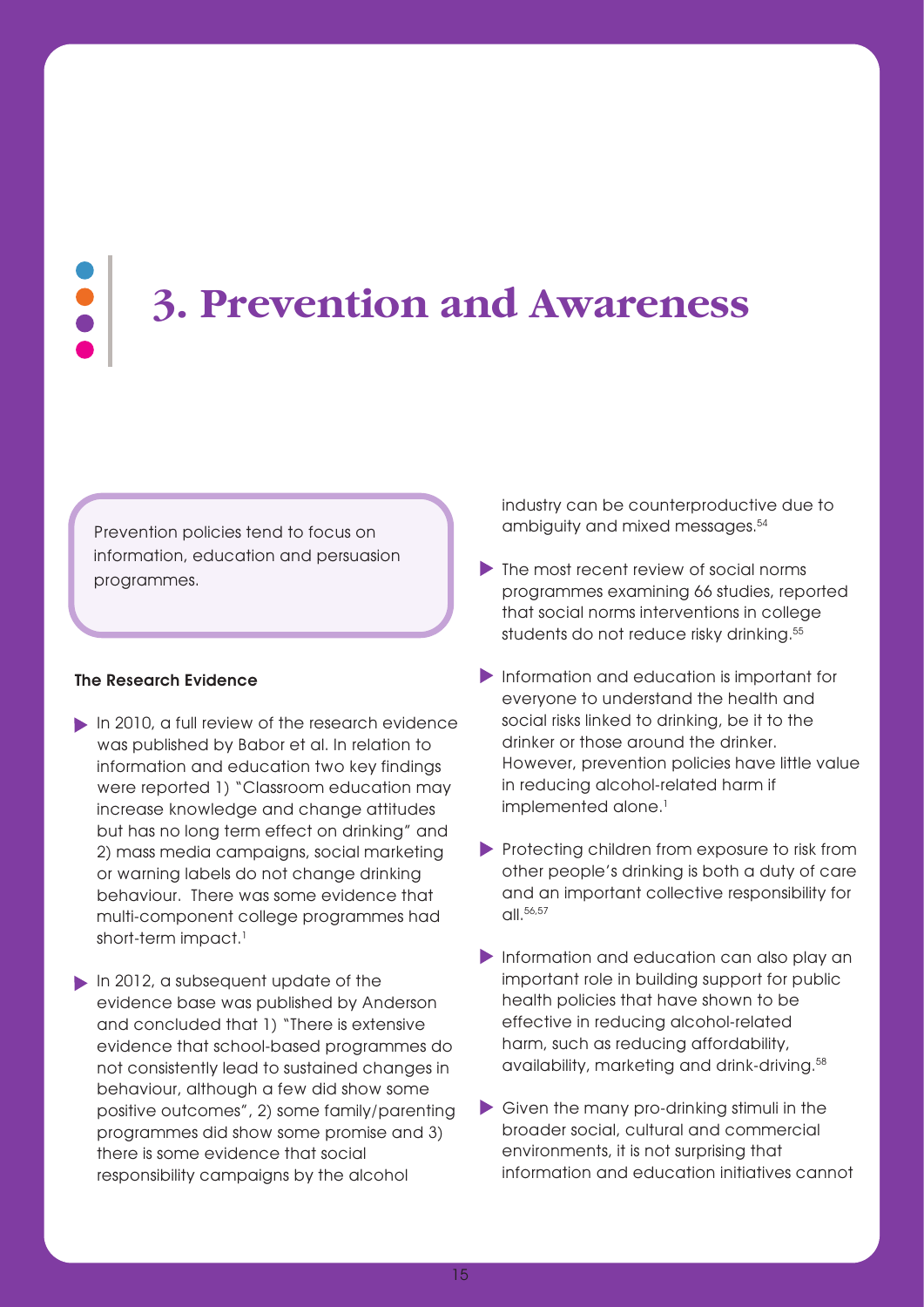compete even with the best of designed programmes, as highlighted by many researchers.1,46,58

## Community Action Opportunities – Prevention and Awareness

- ✓ Increase the awareness of the range of alcohol-related problems in the community.
- ✓ Promote the benefits of reducing alcohol-related problems – improved community safety and better quality of life.
- ✓ Increase the understanding of the large evidence base of what works and what does not work in reducing alcohol-related harm.
- ✓ Ensure the local community understand that protecting children is everyone's responsibility and how best to achieve it.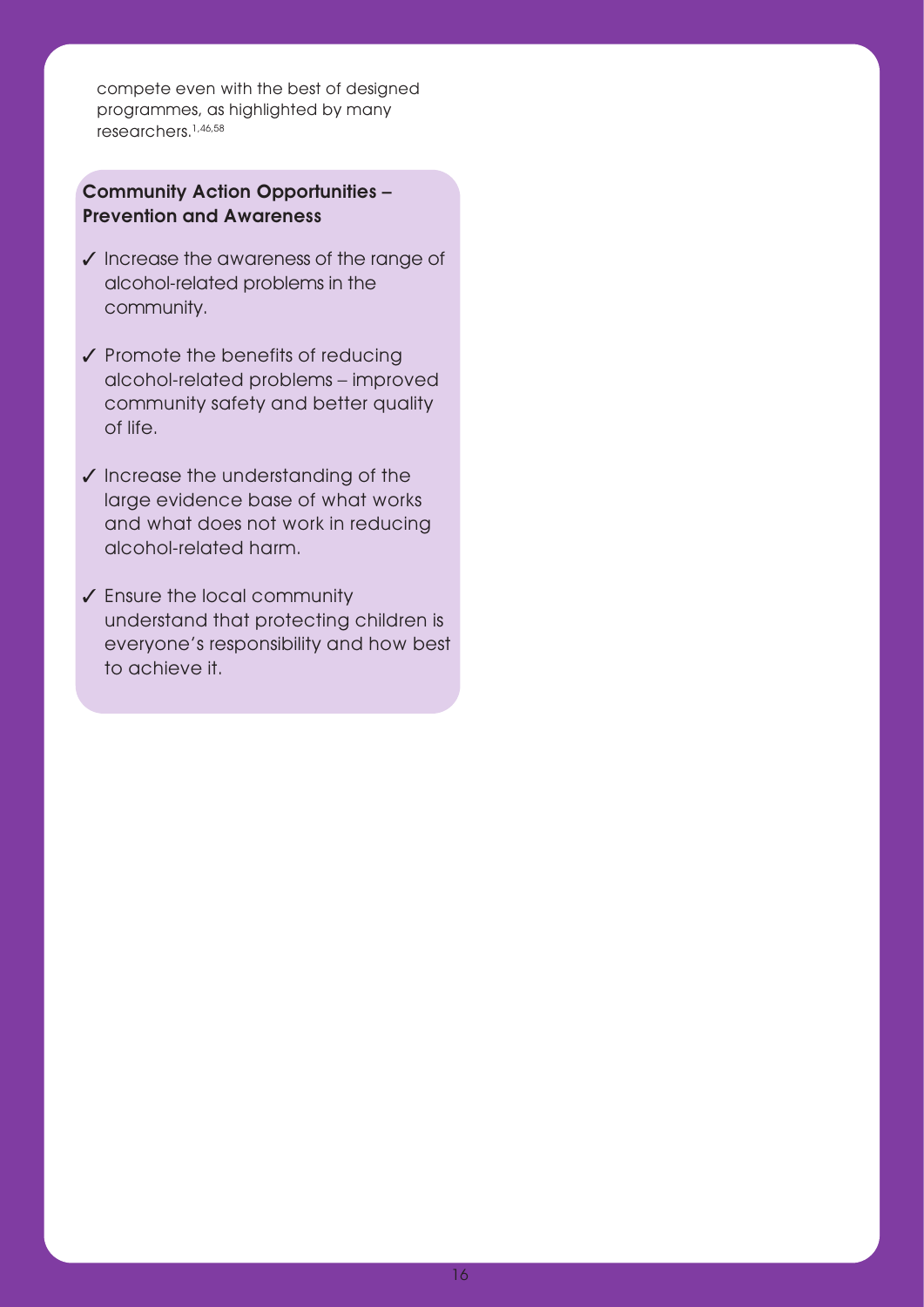# **4. Monitoring and Evaluation**

The WHO stress the importance and benefits of monitoring and evaluation including to document "the magnitude and trends of alcohol-related harms, to strengthen advocacy, to formulate policies and to assess impact of intervention".<sup>58</sup>

- A community audit is the first step in developing a community plan to tackle alcohol-related problems. It provides a snapshot of the policies, systems and environmental practices currently in place and helps identify areas for improvement (examples of successful participative processes include community roundtables with key stakeholders and independent facilitation).
- The evidence-based community plan to tackle alcohol problems should reflect the agreed needs and priorities of the community.
- $\blacktriangleright$  It is important that a monitoring system is in place, from the outset, to track progress.
- $\blacktriangleright$  It is vital that a community action plan has clear outcome measures against which success can be monitored.
- Key areas to monitor at a community level include drinking-related ill health (morbidity and mortality), social problems (drunkenness, public disorder, violence, traffic accidents, family problems), hazardous and harmful drinking patterns and harm to children.59
- $\blacktriangleright$  It is also important to monitor how community actions are delivered, such as the involvement of community organisations, attitudes to alcohol, and level of support for change to reduce alcohol-related harm.
- While specific actions/interventions may be within an agency's own remit, joined-up initiatives are essential for greater reach into the community and for more effective outcomes.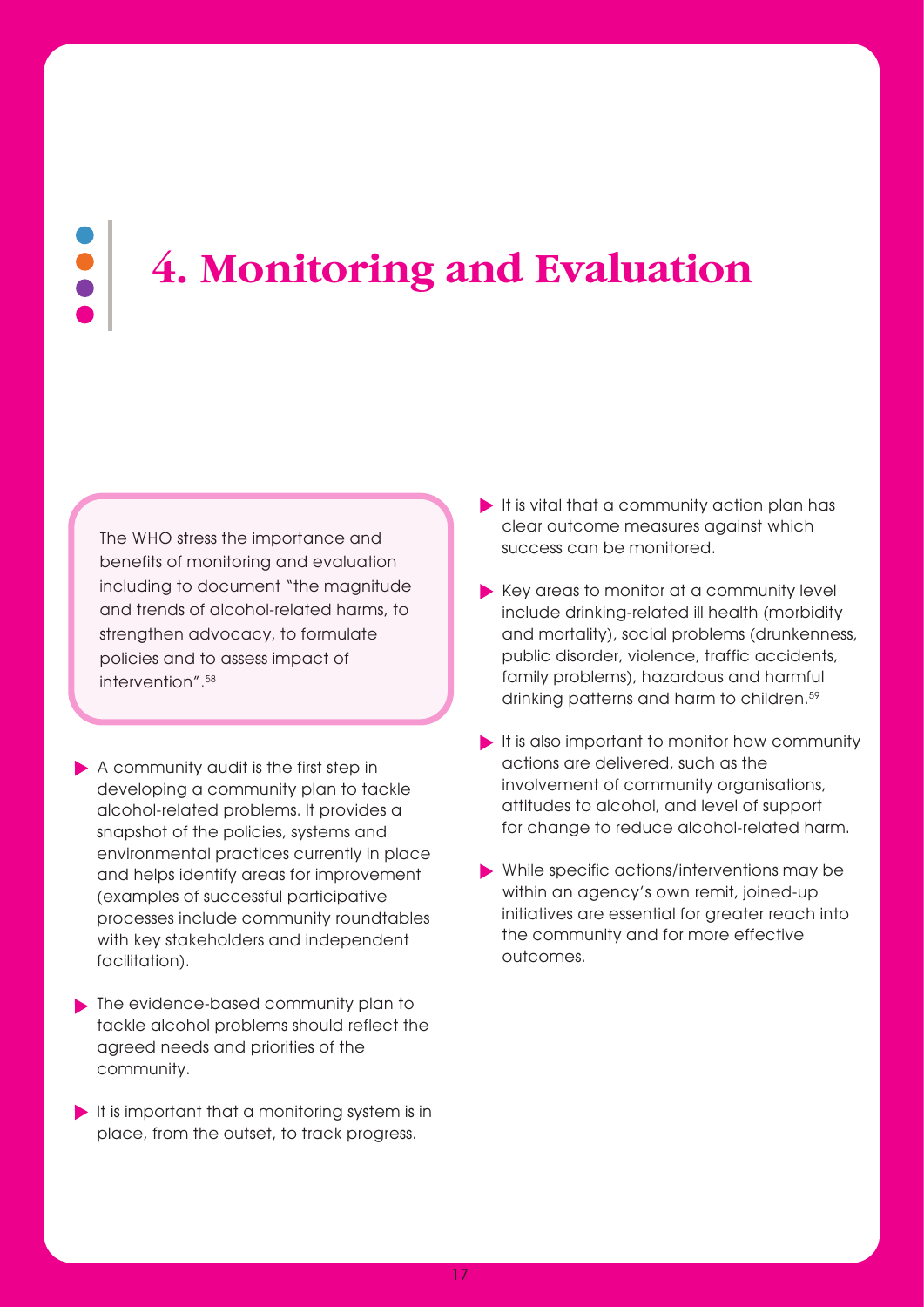## Community Action Opportunities – Monitoring and Evaluation

- ✓ Undertake a community audit; identify needs and priorities for community.
- ✓ Build awareness within the community so that everyone has a role to play.
- ✓ Put a monitoring system in place.
- ✓ When planning to deliver evidence based interventions, ensure independent evaluation takes place to build the knowledge base in Ireland. Such interventions include less cheap alcohol, greater enforcement of alcohol laws, less alcohol advertising, increased alcohol screening and brief advice.
- ✓ Ensure the community alcohol action group, representing the collective process, has regular roundtable discussions with all relevant sectors in the community to review progress and plan future actions.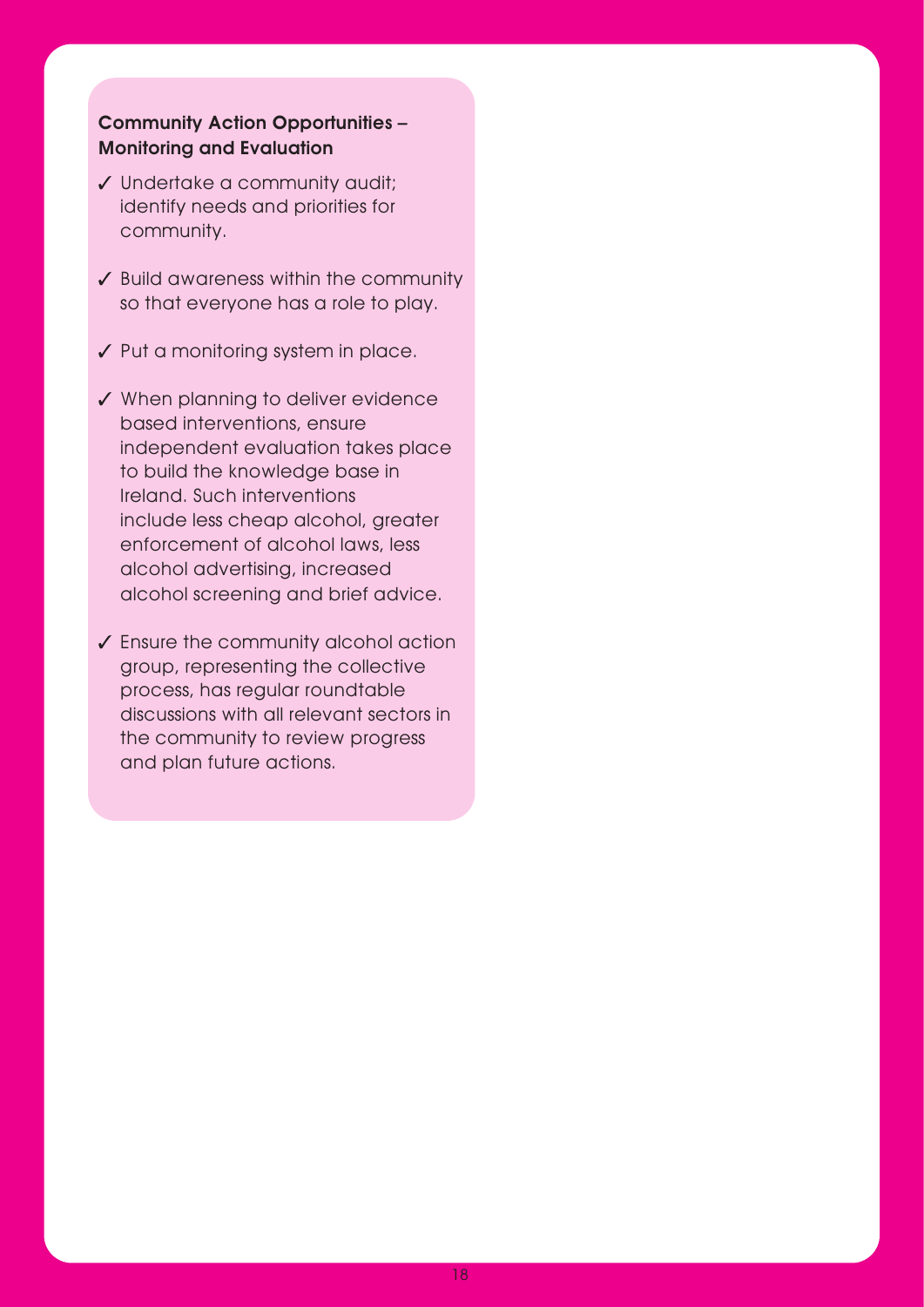

#### Pricing

- 1. Babor T, Caetano R, Casswell S, Edwards G, Giesbrecht N, Grube J, Hill L, Holder H, Homel R, Livingstone M, Österberg E, Rehm J, Room R. & Rossow I. (2010): Alcohol: No ordinary commodity. Research and public policy. Second edition. Oxford: Oxford University Press
- 2. Wagenaar AC, Salois MJ & Komro KA (2009). Effects of beverage alcohol price and tax levels on drinking: A metaanalysis of 1003 estimates from 112 studies. Addiction, 104, 179-190.
- 3. Wagenaar AC, Tobler AL & Komro KA (2009). Effects of alcohol tax and price policies on morbidity and mortality: A systematic review. American Journal of Public Health, 100(11)2270-8.
- 4. Zhao J, Stockwell T, Martin G et al (2013). The relationship between minimum alcohol prices, outlet densities and alcohol-attributable deaths in British Columbia 2002-2009. Addiction, 108, 1059-1069.
- 5. Stockwell T, Zhao J, Martin G et al (2014). Minimum alcohol prices and outlet densities in

British Columbia, Canada: estimated impacts on alcoholattribut able hospital admissions. American Journal of Public Health, 2013(103), 2014-2020.

- 6. Meier PS, Purshouse R & Brennan A (2009). Policy options for alcohol price regulation: the importance of modelling population heterogeneity. Addiction, 105, 383-392.
- 7. Angus, C., Meng, Y., Ally, A., Holmes, J. and Brennan, A. (2014) 'Model-based appraisal of minimum unit pricing for alcohol in Northern Ireland: An adaptation o f the Sheffield Alcohol Policy Model version 3', Sheffield: ScHARR, University of Sheffield.
- 8. Holmes J, Meng Y Meier PS et al (2014). Effects of minimum unit pricing for alcohol on different income and socioeconomic groups: a modelling study. The Lancet, Published online February 10, 2014 http://dx.doi.org/ 10.1016/S0140-6736(13)62417-4

#### **Availability**

9. Popova S, Giesbrecht N, Bekmuradov D & Patra J (2009). Hours and days of sale and

density of alcohol outlets: Impacts on alcohol consumption and damage: a systematic review. Alcohol & Alcoholism, 44(5). 500-516.

- 10. Hahn RA, Kuzara JL, Elder R et al (2010). Effectiveness of policies restricting hours of alcohol sales on preventing excessive alcohol consumption and related harms. American Journal of Preventive Medicine, 39(6), 590-604.
- 11. Kypri K, Jones C, McElduff P & Barker D (2010). Effects of restricting pub closing times on night-time assaults in an Australian city. Addiction, 106, 303-310.
- 12. Rossow I & Norstrom T (2011). The impact of small changes in bar closing hours on violence: The Norwegian experience from 18 cities. Addiction, 107, 530-587.
- 13. Campbell CA, Hahn RA, Elder R et al (2009). The effectiveness of limiting alcohol outlet density as a means of reducing excessive alcohol consumption and alcohol-related harms. American Journal of Preventive Medicine, 37(6), 556-569.
- 14. Connor JL, Kypri K, Bell ML & Cousins K (2011). Alcohol outlet density, levels of drinking and alcohol-related harm in New Zealand: a national study. Journal of Epidemiology and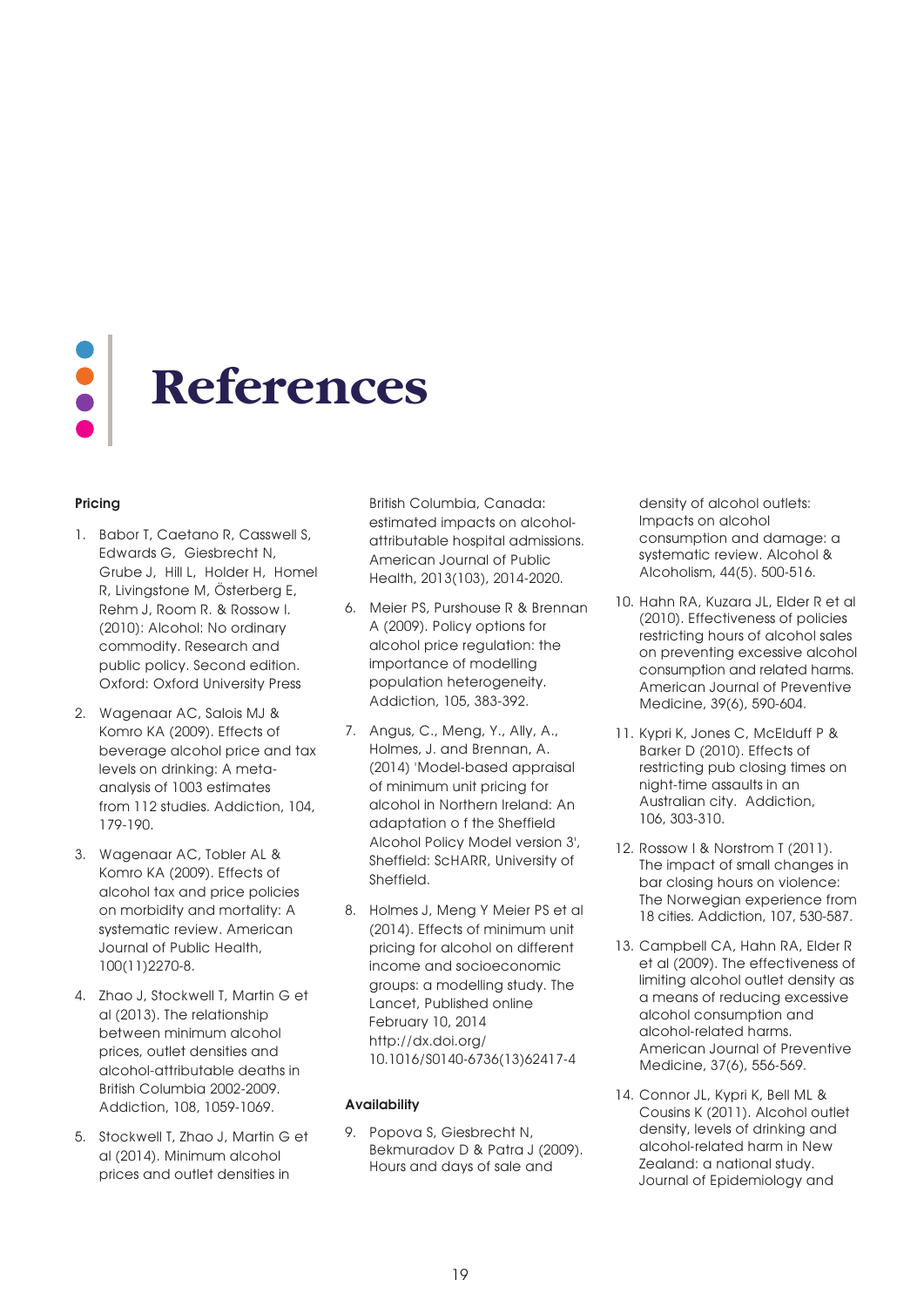Community Health, 65(10), 841- 846.

- 15. Liang W, Chikritzhs T (2011). Revealing the link between licensed outlets and violence: counting venues versus measuring alcohol availability. Drug and Alcohol Review, 30(5), 524-535.
- 16. Pridemore WA & Grubesic TH (2012). A spatial analysis of the moderating effects of land use on the association between alcohol outlet density and violence in urban areas. Drug and Alcohol Review, 31(4), 385-393.
- 17. Day P, Breetzke G, Kingham S & Campbell M (2012). Close proximity to alcohol outlets is associated with increased serious violent crime in New Zealand. Australian and New Zealand Journal of Public Health, 36(1), 48-54.
- 18. Cameron MP, Cochrane W, McNeill K, Melbourne P, Morrison SL & Robertson N (2012). Alcohol outlet density is related to police events and motor vehicle accidents in Manukau City, New Zealand. Australian and New Zealand Journal of Public Health, 36(6), 537-542.
- 19. Ahern J, Margerison-Zilko C, Hubbard A & Galea S (2013). Alcohol Outlets and Binge Drinking in Urban Neighborhoods: The Implications of Nonlinearity for Intervention and Policy. American Journal of Public Health, 103(4), e81-e87.
- 20. Rowland B, Toumbourou JW & Livingston M (2015). The association of alcohol outlet density with illegal underage adolescent purchasing of alcohol. Journal of Adolescent Health, 2, 146-152.
- 21. Wagenaar AC, Gehan JP, Webb RJ et al (1999). Communities mobilizing for change in alcohol: Lessons and results from a 15- community randomized trial. Journal of Community Psychology, 27(3). 315-326.
- 22. Wiggers J, Jauncey M, Considine R et al (2004). Strategies and outcomes in translating alcohol harm reduction research into practice: The Alcohol Linking

Program. Drug and Alcohol Review, 23, 355-364.

- 23. Wallin E, Gripenberg J & Andréasson S (2005). Overserving at Licensed Premises in Stockholm: effects of a community action program. Journal of Studies on Alcohol, 66,806-814.
- 24. Holden HD, Gruenewald PJ, Ponicki W et al (2000). Effect of community-based interventions on high risk drinking and alcohol-related injuries. Journal of the American Medical Association, 284(18), 2341-2347.

#### **Marketing**

- 25. de Bruijn A (2012). The impact of alcohol marketing. In: Anderson P, Møller L, Galea G, eds. Alcohol in the European Union: Consumption, harm and policy approaches. Copenhagen: WHO Regional Office for Europe.
- 26. Anderson P, de Bruijn A, Angus K et al (2009). Impact of alcohol advertising and media exposure on adolescent alcohol use: A systematic review of longitudinal studies. Alcohol and Alcoholism, 44(3), 229-243.
- 27. Lindsay S, Thomas S, Lewis S, et al (2013). Eat, drink and gamble: marketing messages about 'risky' products in an Australian major sporting series. BMC Public Health, 13, 719. doi:10.1186/1471-2458-13-719.
- 28. Belt O Stamatakos K, Ayers AJ et al (2014). Vested interests in addiction research and policy. Alcohol brand sponsorship of events, organisations and causes in the United States, 2010-2013. Addiction, 109, 1977- 1985.
- 29. Graham A. & Adams J (2013). Alcohol marketing in televised English professional Football: A frequency analysis. Alcohol and Alcoholism, 1-6. Doi:10.1093/alcalc/agt140.
- 30. Nichollis J. (2012) Everyday, everywhere: alcohol marketing and social media- current trends. Alcohol and Alcoholism, 47, 486-93.
- 31. Winpenny E, Patil S, Elliott M et al (2012). Assessment of young people's exposure to alcohol marketing in audio-visual and online media. RAND Europe, Commissioned by DG SANCO by way of EAHC.
- 32. McCreanor T, Lyons A, Griffin C et al (2013). Youth drinking cultures, social networking and alcohol marketing: implications for public health. Critical Public Health, 23(1), 110-120.
- 33. Winpenny EM, Marteua T & Nolte E (2014). Exposure of children and adolescents to alcohol marketing on social media websites. Alcohol and Alcoholism, 49(2), 154-59.
- 34. Jernigan DH & Rushman AE (2013). Measuring youth exposure to alcohol marketing on social networking sites: Challenges and prospects. Journal of Public Health Policy, 45, 1-14.
- 35. Barry AE, Johnson E, Rabre A et al (2015). Underage access to online alcohol marketing content: A YouTube case study. Alcohol and Alcoholism, 50(1), 89-94.
- 36. World Health Organization (2011). Global status report on noncommunicable diseases 2010. Geneva (http://www.who.int/nmh/ publications/ ncd\_report2010/en/
- 37. Saffer H, Chaloupka F (2000). The effect of tobacco advertising bans on tobacco consumption. Journal of Health Economics, 19(6), 1117-1137.
- 38. Schaap MM, Kunst AE, Leinsalu M, et al (2008). Effect of nationwide tobacco control policies on smoking cessation in high and low educated groups in 18 European countries. Tobacco Control, 17(4), 248-255.
- 39. Hastings G, Brooks O, Stead M et al (2010). Alcohol advertising: the last chance saloon. British Medical Journal, 340(7739), 184-186.
- 40. Bartlett O (2013). Under the influence: The alcohol industry's involvement in the implementation of advertising bans. European Journal of Risk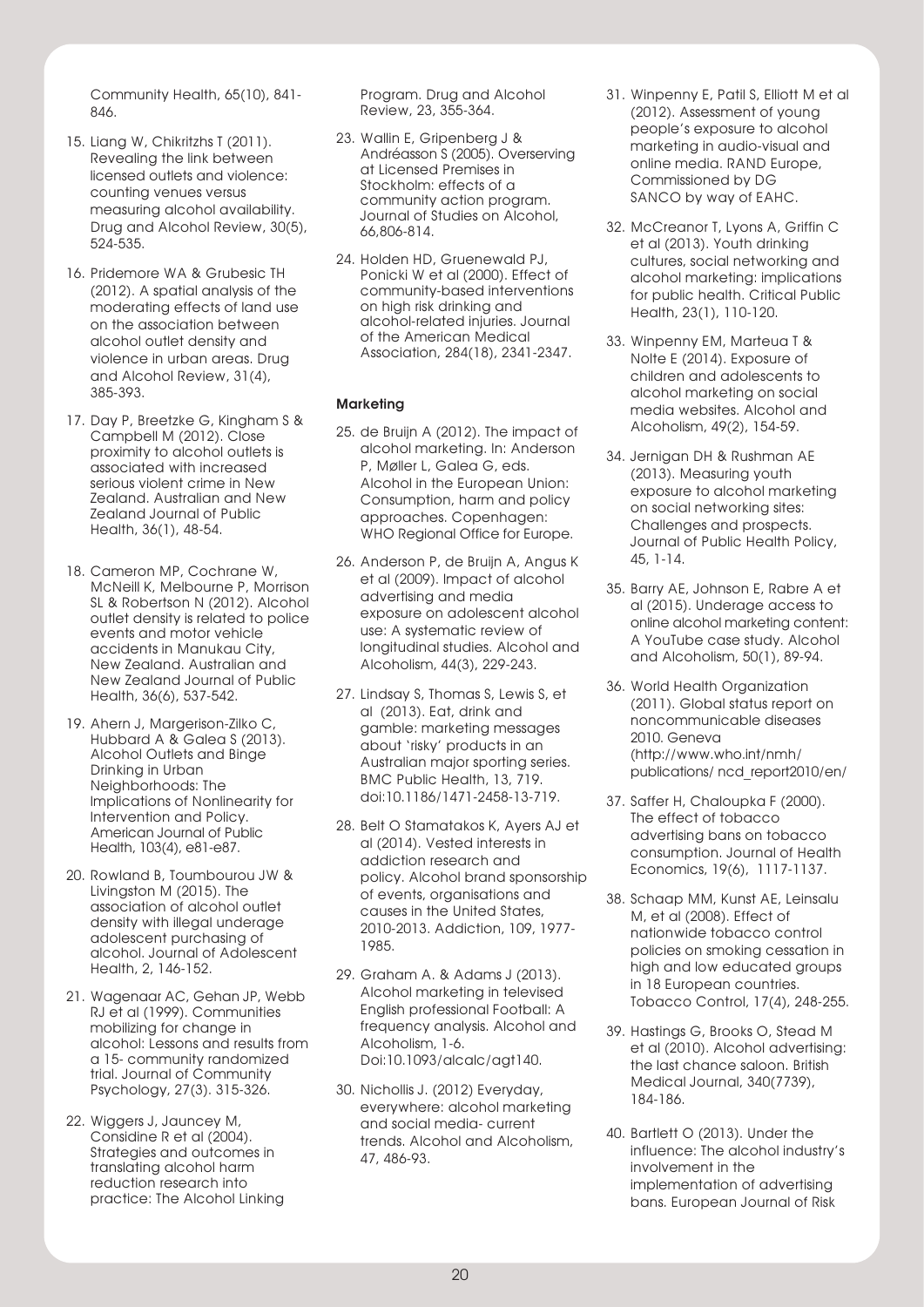Regulation, 14(3), 383-388.

- 41. Smith KC, Curkier S & Jernigan DH (2014). Regulating alcohol advertising: Content analysis of the adequacy of federal and self-regulation of magazine advertisements, 2008-2010. American Journal of Public Health, 104, 1901-1911.
- 42. Jones SC, Hall D & Munro G (2006). How effective is the revised regulatory code for alcohol advertising in Australia. Drug and Alcohol Review, 27, 29-38.
- 43. Paukšte E, Liutkute V, Štelemekas M et al (2014). Overturn of the proposed alcohol advertising ban in Lithuania. Addiction, 109, 711-719.
- 44. Gordon R, Hastings G & Moodie C (2009). Alcohol marketing and young people's drinking: what the evidence base suggest for policy. Journal of Public Affairs, 10, 88-101.

#### Early Intervention and Treatment

- 45. Kaner E (2012). Health Sector responses. In: Anderson P, Møller L, Galea G, eds. Alcohol in the European Union: Consumption, harm and policy approaches. Copenhagen: WHO Regional Office for Europe.
- 46. Anderson P, Møller L, Galea G (2012). Alcohol in the European Union: Consumption, harm and policy approaches. Copenhagen: WHO Regional Office for Europe.
- 47. McCambridge J & Day M (2007). Randomized controlled trial of the effects of completing the Alcohol Use Disorders Identification Test questionnaire on self-reported hazardous

drinking. Addiction, 103(2), 241- 248.

- 48. Kypri K et al (2007). Assessment may conceal therapeutic benefit: findings from a randomized controlled trial for hazardous drinking. Addiction, 102(1), 62-70.
- 49. Schulte B, O'Donnell AM, Kastner S et al (2014). Alcohol screening and brief intervention in workplace settings and social services: a comparison of literature. Frontiers in Psychiatry, 10(5), 1-9. doi:10.3389/fpsyt.2014.00131
- 50. Queen J, Howe TE, Allan I et al (2011) Brief interventions for heavy alcohol users admitted to general hospital wards. Cochrane Database of Systematic Reviews, 8: CD005191.
- 51. Drummond C, Deluca P, Coulton S et al (2014). The effectiveness of alcohol screening and brief intervention in emergency departments: A multicentre pragmatic cluster randomized controlled trial. PLoS ONE, 9(6). E99463. Doi: 10.1371/journal.pone.0099463.
- 52. Heather N (2012). Can screening and brief intervention lead to population-level reductions in alcohol-related harm? Addiction Science & Clinical Practice, 7:15. doi:10.1186/1940-0640-7-15
- 53. Shakeschaft A, Doran C, Petrie D et al (2014). The effectiveness of community action in reducing risky alcohol consumption and harm: A cluster randomised controlled trial. PLoS Med 11 (3): e1001617. doi:10.1371/journal.pmed.1001617

#### Prevention and Education

- 54. Anderson P (2012). Information and Education. In: Anderson P, Møller L, Galea G, eds. Alcohol in the European Union: Consumption, harm and policy approaches. Copenhagen: WHO Regional Office for Europe.
- 55. Foxcroft DR, Moreira MT, Almeida Santimano NML & Smith LA (2015). Social norms information for alcohol misuse in university and college students (Review). Cochrane Database of Systematic Reviews, 10: CD006748.
- 56. Laslett AM, Mugavin J, Jiang H et al (2015). The hidden harm: Alcohol's impact on children and families. Canberra: Foundation for Alcohol research and Education.
- 57. Hope A (2011). Hidden Realities: Children's exposure to risks from parental drinking in Ireland. Letterkenny, Ireland: North West Alcohol Forum Ltd.
- 58. WHO (2010). Global strategy to reduce the harmful use of alcohol. Geneva: World Health Organization.
- 59. World Health Organization (2009). Handbook for action to reduce alcoholrelated harm. Copenhagen: World Health Organization Regional Office for Europe.

# **For further information**

## www.galwayalcoholstrategy.ie

T: 091 737 262 E: healthpromotion@hse.ie